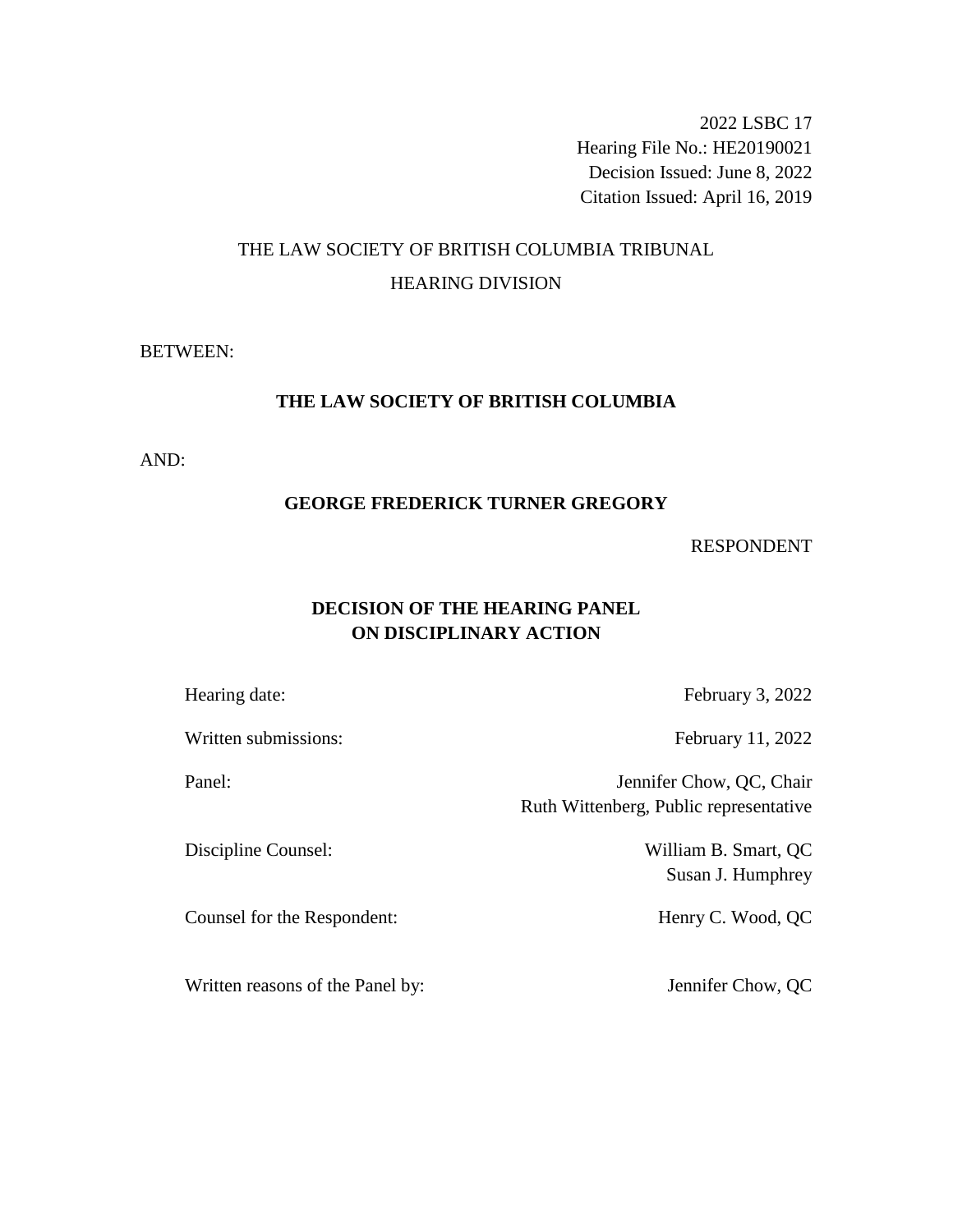### **OVERVIEW**

- [1] On August 25, 2021, the Panel found that the Respondent had committed professional misconduct in relation to client A who was seeking to foreclose on a disputed private loan. We found that the Respondent: (a) failed to record and make reasonable inquiries about the subject matter and objectives of both his retainer and client A and associate B; and (b) failed to make reasonable efforts to obtain or record client A's identification information.
- [2] For over 40 years, the Respondent has maintained an unblemished professional record. The Respondent is a well-known and well-respected seasoned practitioner within the legal community. The Respondent did not act dishonestly. Client A's foreclosure petition has stalled and no actual foreclosure has occurred.
- [3] However, several aggravating factors existed that should have led the Respondent to make reasonable inquiries and efforts regarding client A and his information. Those factors included: a national media outlet article that named client A and associate B as drug traffickers who were laundering drug monies in the Greater Vancouver area real estate market; contemporaneous questions from a Law Society investigator who suggested that the Respondent should closely examine client A and associate B's banking documents; the lack of any independent translator to allow the Respondent to communicate effectively with client A or review client A's documents; and reliance on lawyers who were not all completely aware of the facts of the Respondent's file or the concerns of the Law Society investigator.
- [4] Taking into account all of the circumstances, the Panel has determined that a twomonth suspension is necessary to maintain public confidence in both the legal profession and the disciplinary process. Public interest also requires that a clear message be conveyed to other lawyers that they act diligently in making reasonable inquiries and efforts to avoid being duped into assisting clients to commit criminal offences such as fraud and money laundering.

### **BACKGROUND**

[5] In our Decision on Facts and Determination (2021 LSBC 34) ("F&D Decision"), the then-panel determined that the Respondent had committed professional misconduct while acting for client A (and taking instructions from associate B) in a foreclosure proceeding involving an alleged private loan and related mortgage. In particular, the then-panel found that the Respondent failed to make reasonable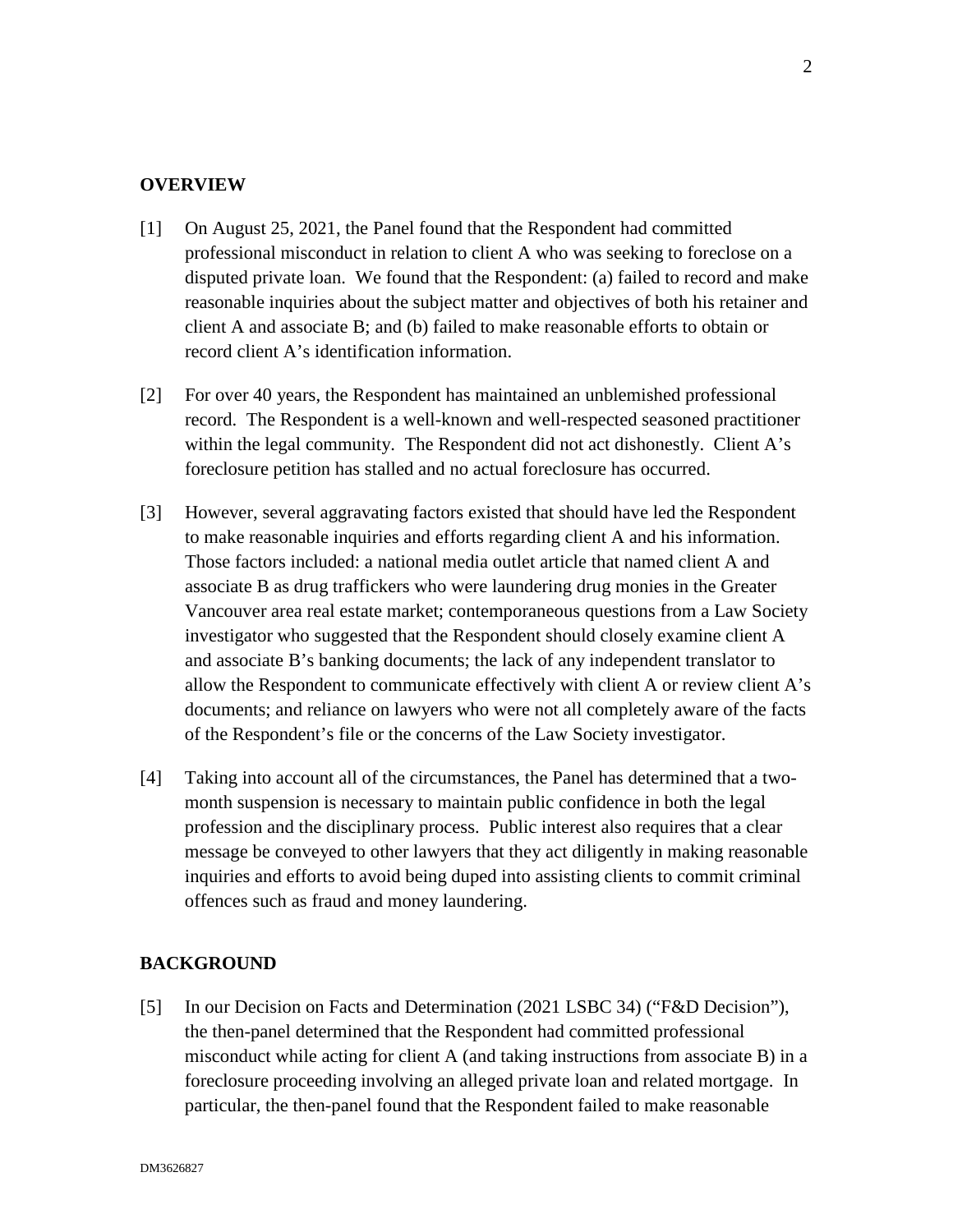inquiries about his client and the subject matter of his retainer as required by the *Code of Professional Conduct for British Columbia* (the "*BC Code*"). The Respondent also failed to make reasonable efforts to obtain or record client information.

- [6] On January 21, 2022, Ruth Wittenberg and I were advised that the Tribunal Chair had made an order under Rule 5-3 that the hearing continue without (then) Nina Purewal, QC who is now a judge of the Provincial Court of British Columbia. Accordingly, all references in this decision to the Panel are references only to Ms. Wittenberg and myself.
- [7] At this hearing on Disciplinary Action, the Panel had the benefit of oral and written submissions by counsel for the Law Society and the Respondent. No witnesses gave testimony. The Respondent provided a medical report from his family physician, Dr. Ian Arbuckle, and 29 letters of character reference. The Law Society did not object to the admission of the Respondent's documents as evidence.
- [8] At the conclusion of this hearing, the Respondent was permitted to address the Panel orally. As the Respondent was not sworn in when he made his address, we have placed little to no weight on any factual submissions he made that were not already supported by evidence.

### **THE PARTIES' POSITIONS**

- [9] The Law Society submits that an appropriate global disciplinary sanction in the circumstances of this case is a suspension of between two to three months.
- [10] Despite the Respondent's otherwise exemplary record and contributions to the legal profession, the Law Society submits that public interest requires a suspension to maintain public confidence in the legal profession and the disciplinary process. To avoid being duped into assisting clients in committing criminal offences, lawyers must be diligent in making reasonable inquiries and efforts.
- [11] The Respondent submits that rather than a suspension, a substantial fine is the appropriate global disciplinary sanction. The Respondent submits that a fine of between \$20,000 and \$50,000 (the maximum allowable) would be appropriate. The Respondent relies on his otherwise unblemished career of 40 years, his exemplary character and reputation, the exacerbation of his chronic major depressive disorder and his extensive seeking of legal advice. He characterizes his misconduct as negligence, rather than intentional malfeasance.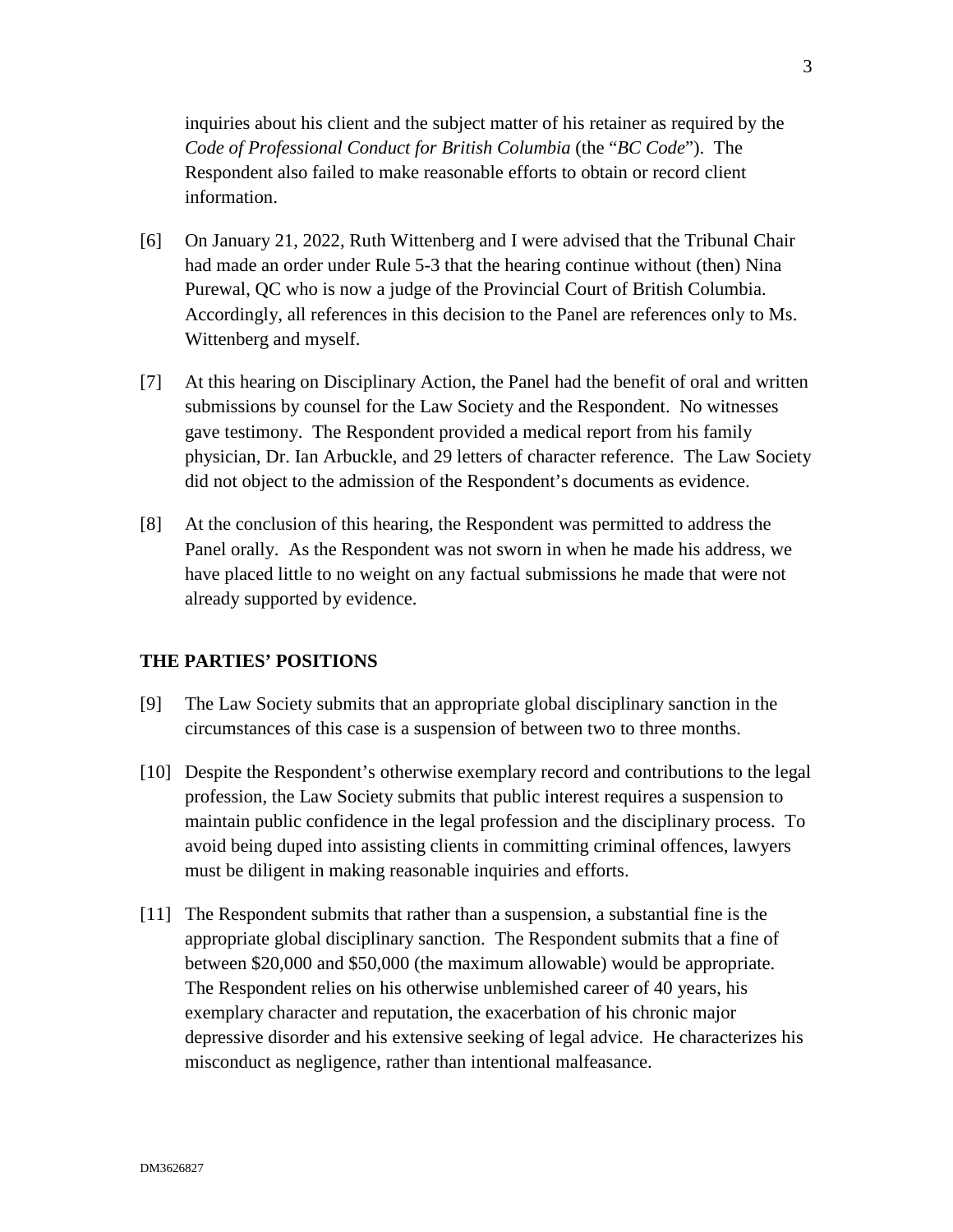#### **DISCUSSION**

#### **Background**

- [12] In our F&D Decision, we provided extensive discussion of the facts and we will not repeat those facts here. However, where necessary, we have set out the facts to explain our determination on penalty.
- [13] In essence, the main concerns arising from the Respondent's misconduct are his breaches of a lawyer's duty "to uphold the standards and reputation of the legal profession" (*BC Code*, rule 2.2-2) and to not engage in "any activity that the lawyer knows or ought to know assists in or encourages any dishonesty, crime or fraud" (*BC Code*, rule 3.2-7).
- [14] To be clear, this case is not about whether client A, an alleged drug trafficker and money launderer, is entitled to counsel or whether the Respondent should withdraw from client A's case as counsel. Rather, the main issue in this matter is whether the Respondent made reasonable inquiries of client A and of the subject matter of his retainer so that he could know if he was being duped into facilitating client A's alleged criminal activities, namely, fraud and money laundering.
- [15] As set out in our F&D Decision, we emphasize the following key facts:
	- (a) The Respondent could not communicate directly with his Chinese client. He did not hire an independent translator to assist in communications or in translating documents. Instead, the Respondent relied on his client's Chinese friend, without independently verifying her ability to translate or meet the professional standard of translation (paras. 135 to 138, 140 and 144).
	- (b) A media outlet investigative article was published after the Respondent was retained (para. 32). The article named client A and associate B as alleged drug traffickers who were laundering monies in the Greater Vancouver area real estate market. The article also listed the house that was subject to client A's foreclosure proceeding as one of the houses that was subject to money laundering transactions (para. 45).
	- (c) Client A's bank records did not support the client's claim for the alleged loan and mortgage that formed the basis for the foreclosure proceeding (paras. 41 and 51).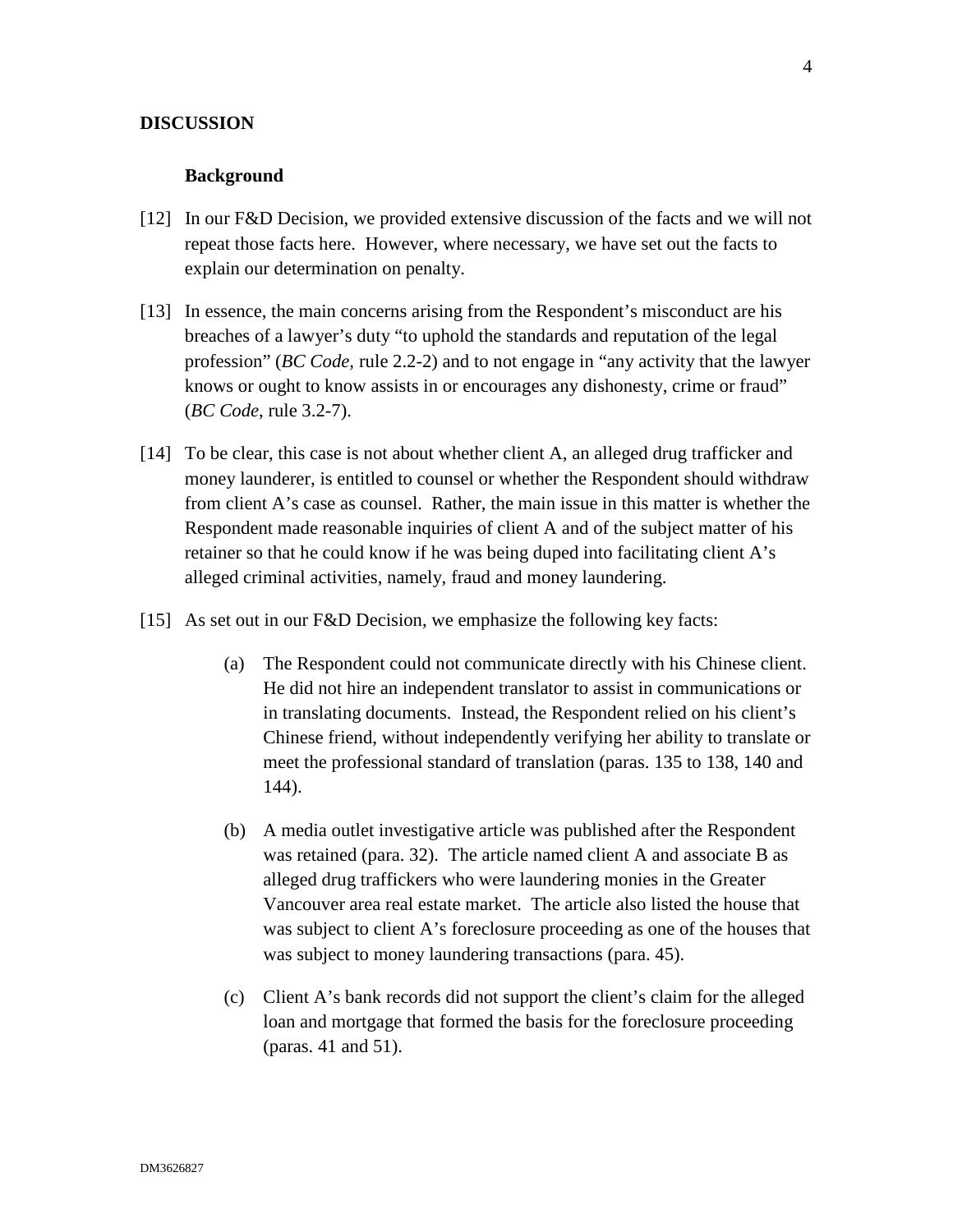- (d) The Respondent accepted that client A and associate B were money launderers and drug dealers (paras. 42, 46, 185, 187 and 204) but rejected the assertion that his client's foreclosure matter concerned money laundering since no cash was involved (para. 133).
- (e) The contemporaneous Law Society investigation that alerted the Respondent to the media outlet article also alerted the Respondent to a deficiency in client A's financial records in that client A's records did not match the client's facts as set out in the client's foreclosure petition (paras. 44, 51, 59 and 82).
- (f) The Respondent expressed contempt to the Law Society for its investigation (paras. 47 to 48).
- (g) The Respondent submits that he relied on other legal advisors and was simply channeling the advice of others (para. 50). However, the Respondent did not seek any legal advice on whether he held a correct understanding of the definition of money laundering and proceeds of crime (para. 126).
- (h) The Respondent took litigation steps regarding client A's foreclosure matter, including setting down hearing dates (para. 51), meeting with the client, preparing affidavits and attending to their filing in court (para. 63), communicating with the client about the litigation and communicating with opposing counsel regarding court dates and filings. The Respondent also turned his mind to the need to have his client's affidavit translated and relied on client A's friend to sign a certificate of endorsement so that the court was provided with assurance on its face that the affidavit was properly interpreted (para. 67). The Respondent also sought client A's instructions on responding to the opposing party's request to move the matter to the trial list (para. 83).
- (i) The Respondent admitted that he did not fully understand his client's transactions or his client's documents (paras. 68 and 133) and that he did not appear to understand the various conflicting views about the structure of the loan agreement (para. 76).
- (j) The Respondent made a late request for client identification information to comply with the Law Society's request (paras. 70, 72 and 75).
- (k) The Respondent blindly accepted his client's assertions of a valid loan and mortgage despite the opposing party's complete denial of client A's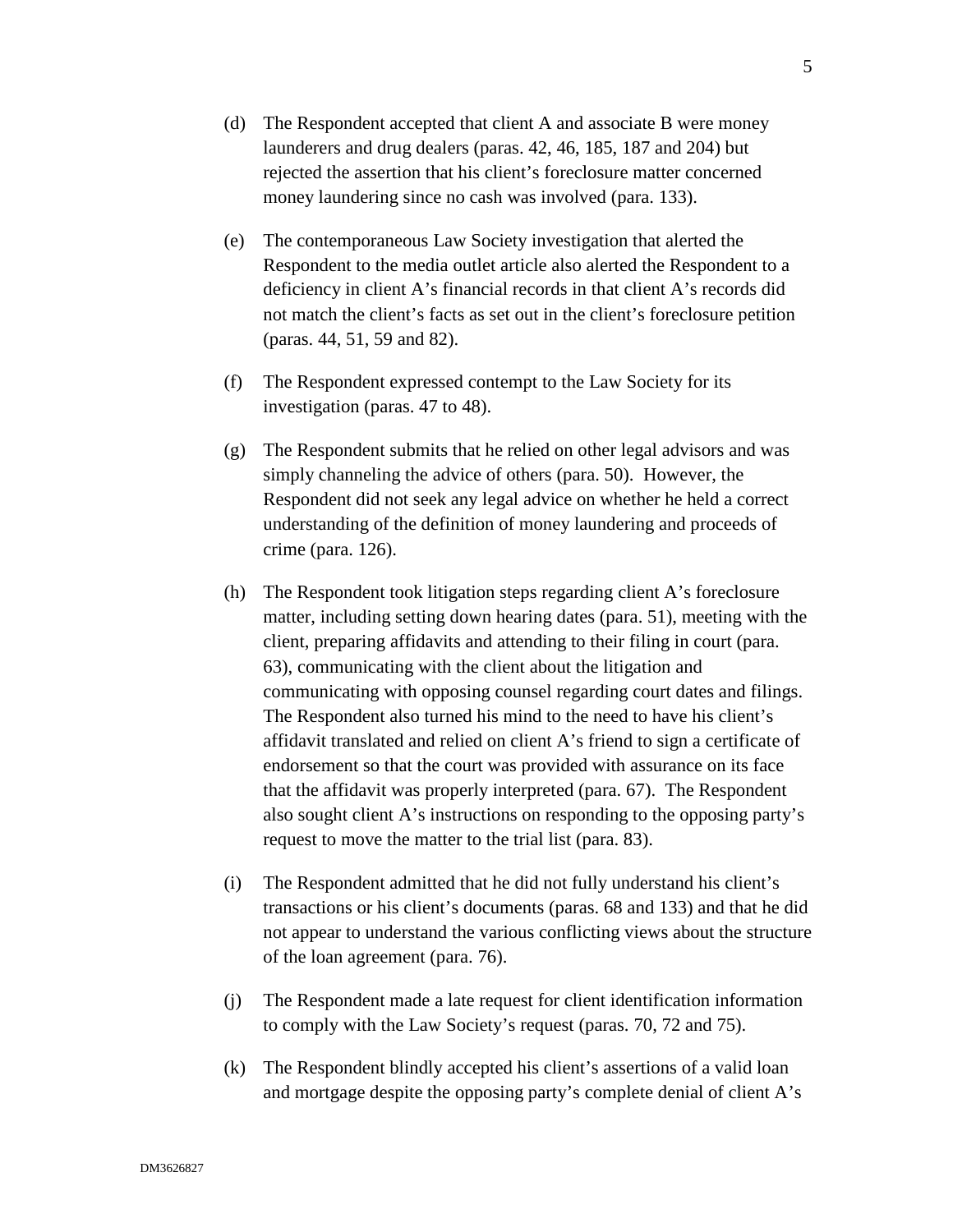version of facts (paras. 77, 188, 191 and 192) and his allegations that client A's mortgage was obtained by fraud (paras. 131 to 132).

(l) The Respondent continues to be counsel of record for client A (paras. 86 and 116).

### **The** *Ogilvie* **factors**

- [16] In *Law Society of BC v. Lessing*, 2013 LSBC 29, at para. 10, the review panel discussed the various *Ogilvie* factors to be considered at the penalty stage. They explained that not all 13 factors come into play in all cases. They explained that "[i]n addition, the weight given to the factors may vary from case to case. Some factors may play a more important role in one case, and the same factor may play little or no role in another case." Those 13 factors are:
	- (a) the nature and gravity of the conduct proven;
	- (b) the age and experience of the respondent;
	- (c) the previous character of the respondent, including details of prior discipline;
	- (d) the impact upon the victim;
	- (e) the advantage gained, or to be gained, by the respondent;
	- (f) the number of times the offending conduct occurred;
	- (g) whether the respondent has acknowledged the misconduct and taken steps to disclose and redress the wrong and the presence or absence of other mitigating circumstances;
	- (h) *the possibility of remediating or rehabilitating the respondent;*
	- (i) the impact on the respondent of criminal or other sanctions or penalties;
	- (j) the impact of the proposed penalty on the respondent;
	- (k) the need for specific and general deterrence;
	- (l) *the need to ensure the public's confidence in the integrity of the profession; and*
	- (m) the range of penalties imposed in similar cases.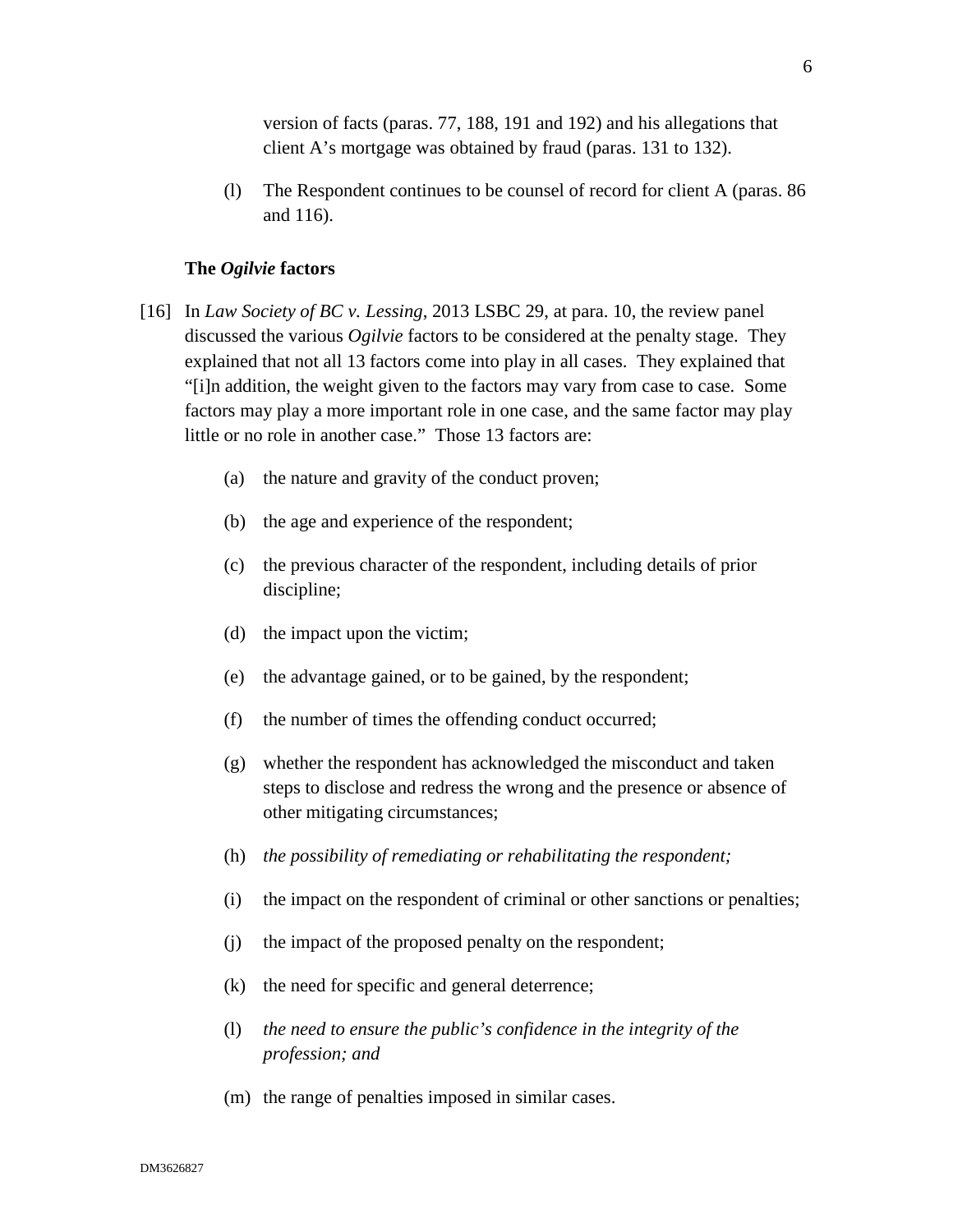[emphasis in original]

- [17] In *Law Society of BC v. Dent*, 2016 LSBC 05, at paras. 18 to 23, the panel consolidated the *Ogilvie* factors into four primary groups, namely:
	- (a) the nature, gravity and consequences of conduct;
	- (b) the character and professional conduct record of the respondent;
	- (c) acknowledgement of the misconduct and remedial action; and
	- (d) public confidence in the legal profession including public confidence in the disciplinary process.
- [18] The Law Society's position also seeks to emphasize two additional *Ogilvie* factors. Accordingly, in this case, we agree and have considered six *Ogilvie* factors as follows:
	- (a) the nature, gravity and consequences of conduct;
	- (b) the character and professional conduct record of the respondent;
	- (c) acknowledgement of the misconduct and remedial action;
	- (d) public confidence in the legal profession including public confidence in the disciplinary process;
	- (e) the need for specific and general deterrence; and
	- (f) the range of penalties imposed in similar cases.
- [19] The Respondent relies on *Lessing*, at paras. 57 to 58 and 63 to 66, for the proposition that the Panel should focus on two dominant *Ogilvie* factors in this case, namely:
	- (a) the protection of public interest, including maintaining public confidence in both the disciplinary process and the profession generally; and
	- (b) rehabilitation of the lawyer, including consideration of mental health issues.
- [20] In our reasons, we address the protection of public interest in the discussion about public confidence in the legal profession and the disciplinary process. We discuss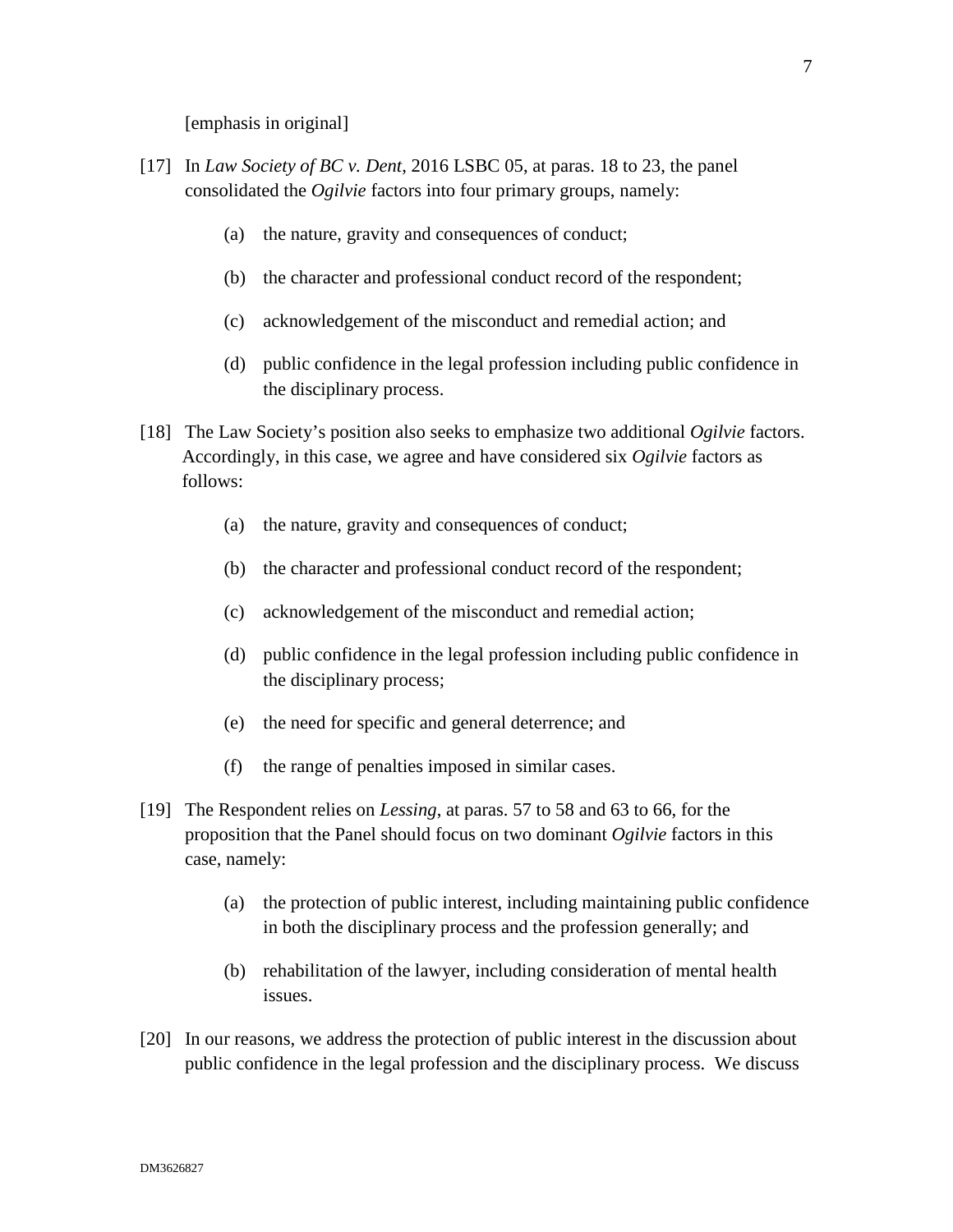the rehabilitation of the lawyer, including consideration of mental health issues in the discussion of the character of the Respondent.

### **The nature, gravity and consequences of conduct**

### **A global disciplinary sanction**

- [21] The Law Society seeks a global disciplinary sanction because there are multiple findings of professional misconduct arising from a single citation or because the findings are significantly intertwined (see *Law Society of BC v. Gellert*, 2014 LSBC 05, at para. 37; *Law Society of BC v. Harding,* 2015 LSBC 25, at paras. 48 to 49; *Law Society of BC v. Lowe*, 2019 LSBC 37, at paras. 8 to 9).
- [22] We agree that a global disciplinary sanction is appropriate given the nature of the events and the intertwining facts.

### **Lawyers must avoid being duped**

- [23] In the circumstances of this case, the Respondent's failures to make reasonable inquiries and efforts to obtain or record client information are serious matters. The circumstances of this case demonstrate the existence of aggravating factors that highlight the gravity of the Respondent's misconduct, including the media article, the contemporaneous Law Society investigation and the lack of independent translation that would have allowed the Respondent to communicate effectively with his client to better inform himself about his client's claims.
- [24] Money laundering and fraud are serious criminal matters. In particular, money laundering is a high profile public concern, as evidenced by the recent report by the Commission of Inquiry into Money Laundering in British Columbia.
- [25] Public interest requires that lawyers avoid legitimizing money laundering transactions through their law practices. The maintenance of public confidence in the legal profession requires lawyers to be vigilant to avoid being duped into assisting clients in committing criminal offences, including allowing their trust accounts to be used by their clients to launder money. The requirement for lawyers to make reasonable inquiries, including ascertaining the source of their clients' funds, and to obtain client information helps protect against being duped.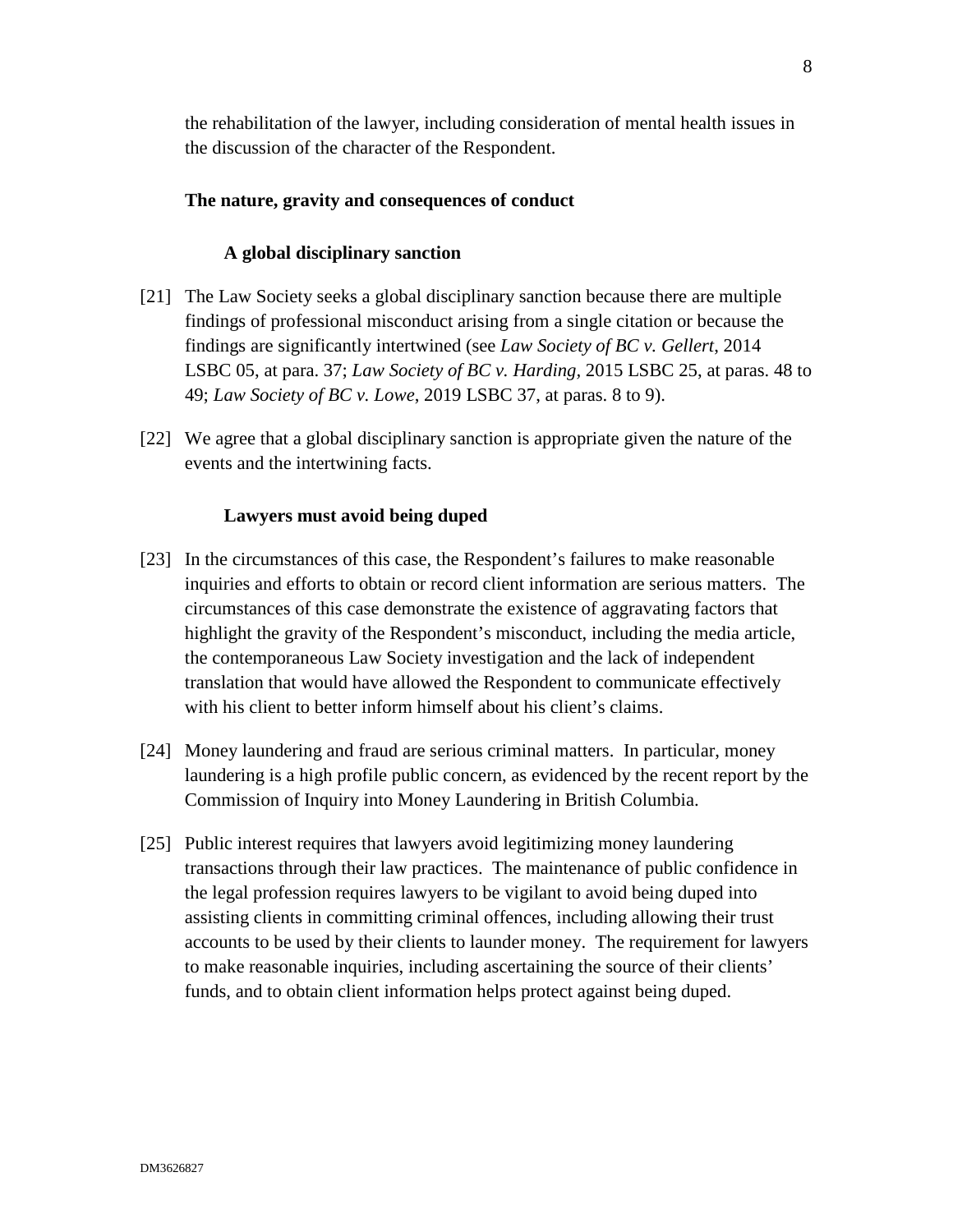#### **Intentional v. negligent misconduct**

- [26] The Law Society's position is that the Respondent's conduct was intentional and not negligent. As such, it differs from the misconduct in *Law Society of BC v. Martin*, 2007 LSBC 20 in which the respondent failed to carefully scrutinize the accounts provided by his client's children who were employed to assist as part of the respondent's defence team. The Law Society submits that the circumstances in this case are different from *Martin* in that the Respondent knew or ought to have known that there were suspicious circumstances requiring the making of reasonable inquiries. When the Respondent scrutinized the opposing party's Response to Petition and Affidavit #1 filed on January 23, 2019, he dismissed D's sworn evidence as a "tissue of lies" (F&D Decision, at para.  $41(c)$ ). In other words, the Respondent represented client A in a deliberate manner that, to his detriment, reflected blind loyalty to his client.
- [27] We agree that the Respondent's commitment to his belief in his client's case and his expressed contempt over the Law Society's contemporaneous investigation is most evident in his letter dated June 18, 2018 to the Law Society. The Respondent wrote:

Giving this matter thought after my interview, and speaking with one senior member of the member-complaint bar, *I ask myself why I should not act for a hypothetical party merely because it is alleged that he was laundering money.* 

Whatever [A] may have done on other occasions, this transaction bears all the hallmarks of legitimacy.

I don't know how I could properly fire a client because I have learned unflattering things about him respecting other transactions.

Accordingly, as matters now stand, I have told [A] that I will complete his retainer.

[emphasis added]

[28] The June 18, 2018 letter demonstrates that the Respondent had thought things through and made deliberate statements to demonstrate to the Law Society that he was committed to completing client A's foreclosure proceeding. Additionally, despite suggesting that the Respondent was channeling Mr. Cuttler's legal advice, it is clear from the wording of this letter that the Respondent was communicating clearly with the Law Society that he would not be deterred by its investigation.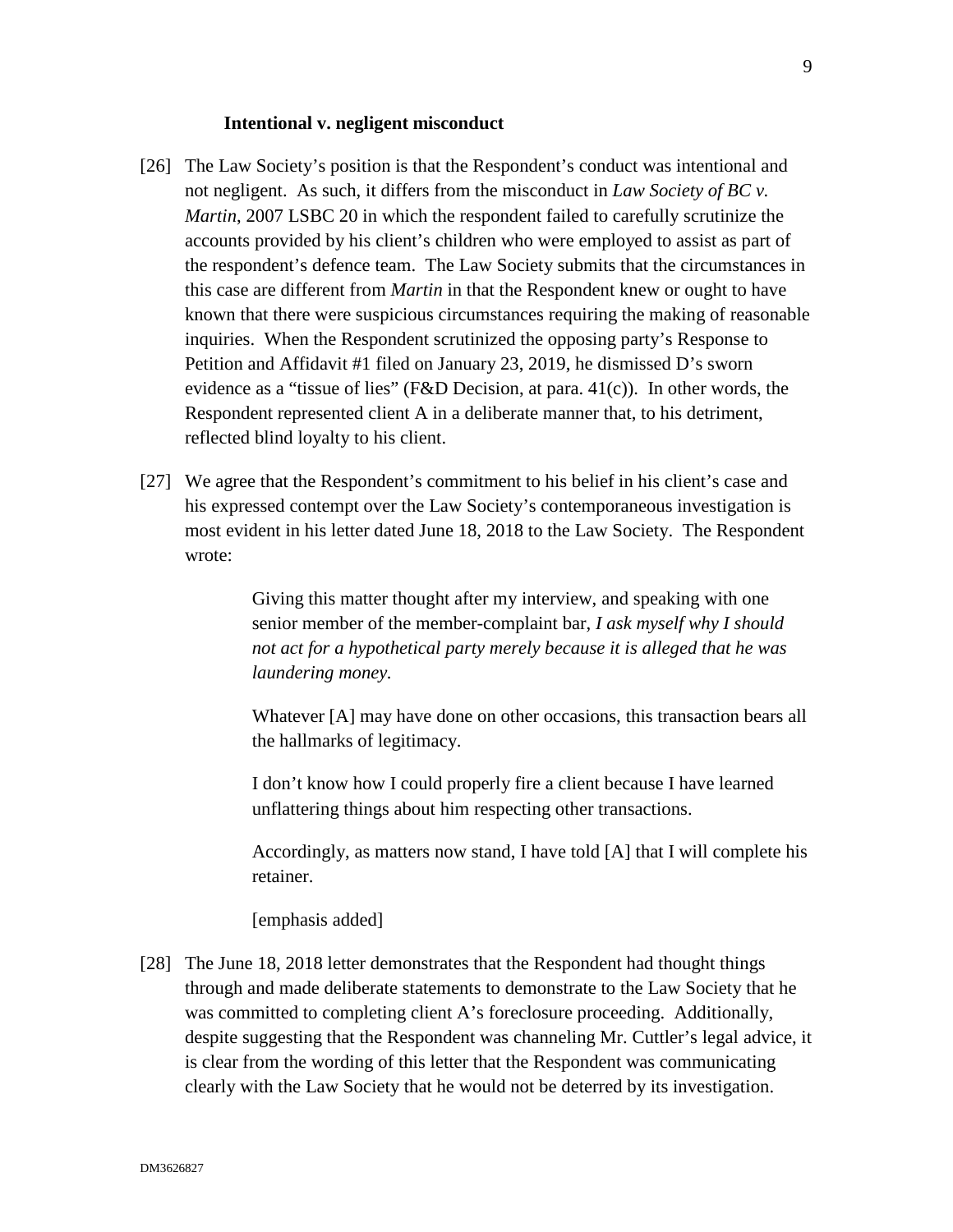- [29] The Law Society submits that aggravating circumstances demonstrate intentional rather than negligent acts. The Law Society submits that the following circumstances demonstrate aggravating circumstances or deliberate steps taken by the Respondent. The Law Society's submissions are excerpted as follows:
	- (a) The Article specifically named and featured the respondent's clients, and provided clear, compelling evidence that his clients were money launderers who had engaged in numerous fraudulent real estate transactions worth millions of dollars. The Article should have caused any responsible member of the profession to have a high degree of suspicion that they may be assisting their clients in the commission of a serious criminal offence and motivated them to make prompt, thorough, and careful inquiries about their clients, their clients' employment, their clients' source of wealth, and the source of the alleged loan before agreeing to continue acting.
	- (b) The respondent did none of that. He knew almost nothing about his clients and made little or no effort to do so. He made no inquiries about their source of wealth, their employment, or their business beyond what the Article stated. He could not communicate directly with his clients or read the bank statements they provided him, yet never used a qualified, independent interpreter to assist him to do so.
	- (c) The need to make reasonable inquiries about his clients and the source of the funds allegedly loaned to D in December 2015 was made even more compelling by the information contained in the Article that in May 2016, the respondent's clients, A and B, were arrested by police in possession of hundreds of thousands of dollars of cash, covered with traces of fentanyl, that was forfeited as the proceeds of crime.
	- (d) One of the few inquiries the respondent did make was to determine whether the property his clients were seeking to foreclose on was one of the properties referred to in the Article. The result of that inquiry should have reinforced for him the need to exercise the appropriate level of due diligence about his clients and his retainer before continuing with the foreclosure Petition.
	- (e) The Article also specifically referred to the role lawyers play in facilitating dishonest real estate transactions and laundering the proceeds of crime. This should have highlighted for the respondent his responsibility not to undermine public confidence in the legal profession by assisting criminal conduct on the part of his clients.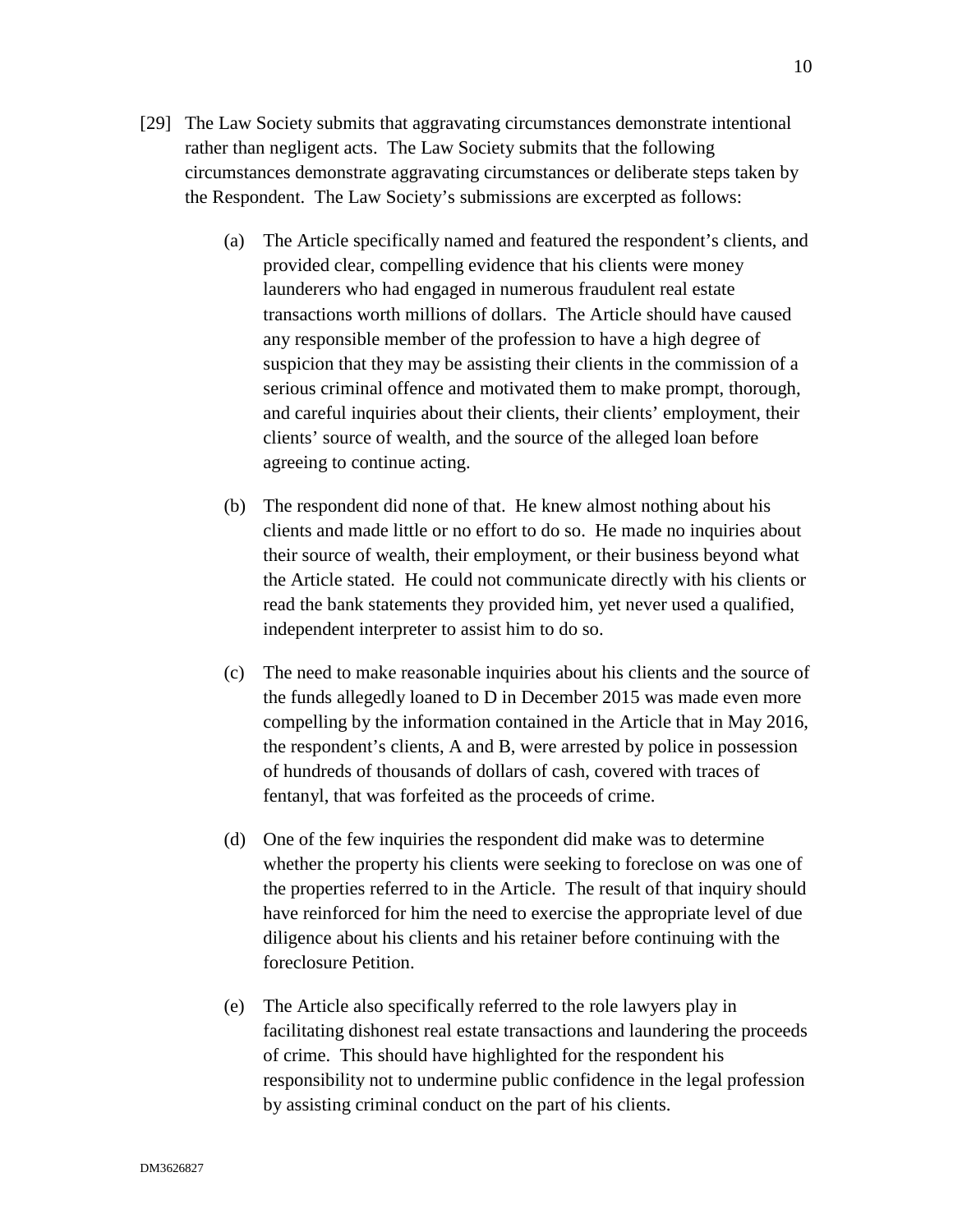- (f) The Law Society repeatedly communicated to the respondent in real time his professional obligations to make reasonable inquiries and why he needed to do so. The respondent's response to the Law Society's efforts was one of defiance and contempt.
- (g) The respondent's failure to gain any reasonable grasp of his file or knowledge of his clients is bewildering. His initial reliance on the First Bank Record makes no sense given that the year of the transactions was clear on its face. This suggests that he paid little, if any, attention to the contents of the document.
- (h) The respondent's blind acceptance of his clients' claims, his failure to know his clients or the file, and his failure to make reasonable inquiries continued over many months.
- (i) The respondent's lack of due diligence commenced months before he received a copy of the Article – at the latest, it commenced when he obtained D's affidavit in February 2018, which stated that D had been defrauded by the respondent's clients and had not received the alleged \$800,000 loan. This evidence was simply dismissed by the respondent as a lie without any factual basis to do so and apparently without making any inquiries of his clients about the allegation.
- (j) The respondent persisted in his assumption that his clients were telling the truth when he prepared and filed false affidavits from them in November 2018 for the purpose of advancing their claim against D.
- (k) The financial value of the foreclosure proceeding was significant close to a million dollars – yet the respondent never sought advice from a criminal lawyer or did his own legal research to determine whether cash is a necessary element of money laundering, despite the Law Society's encouragement that he do so.
- (l) The respondent's evidence, as well as his attitude and demeanour as a witness, suggests he still does not appreciate his failure to make reasonable inquiries.
- [30] In contrast, the Respondent submits that the fundamental nature of his misconduct is negligence and not "intentional malfeasance". The Respondent's position is that his shortcomings were fundamentally sins of omission, not commission, that occurred at a time of precarious and intrusive mental health.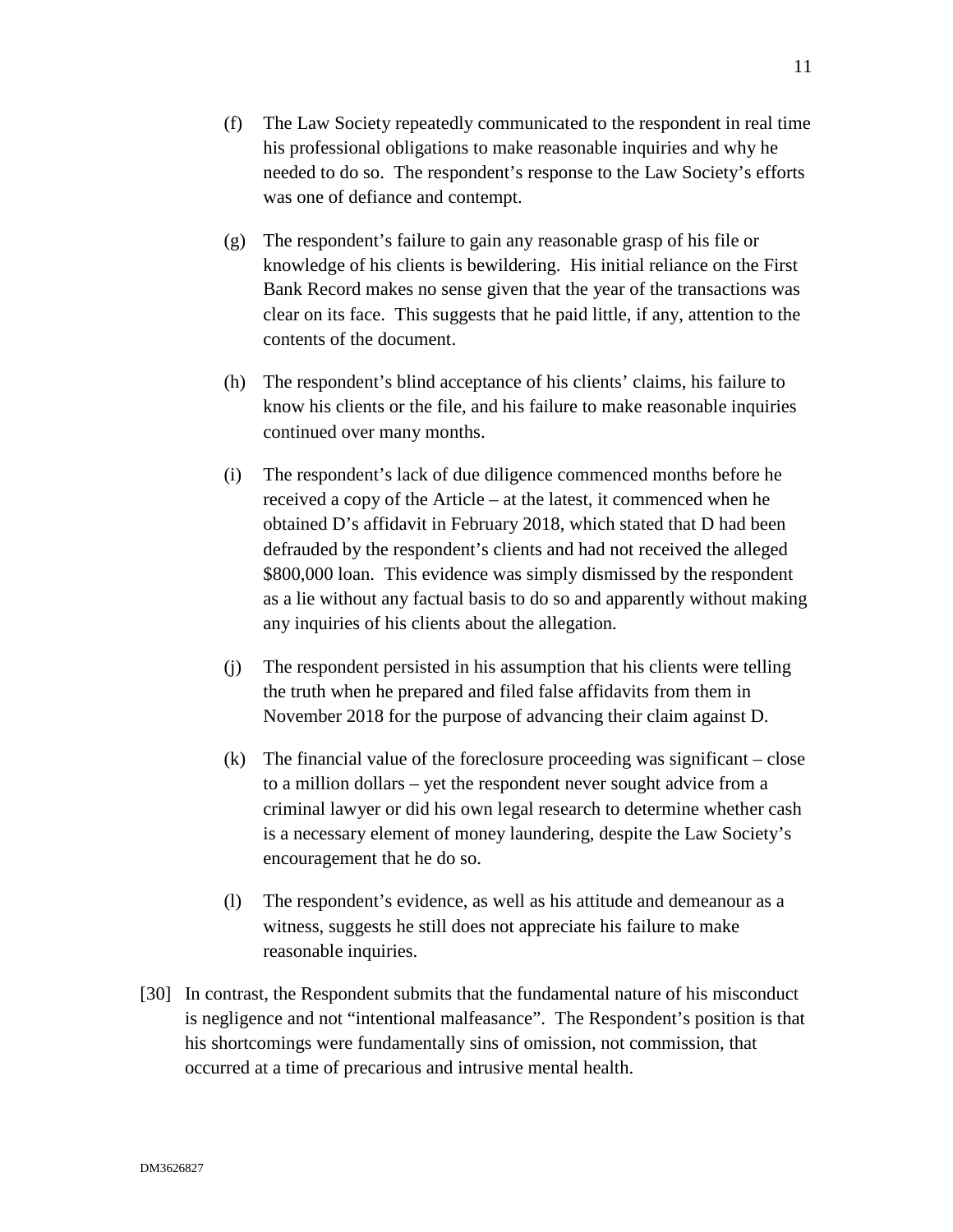- [31] The Respondent submits that he understood the obligations required by the applicable rules. Additionally, he submits that as an officer of the court "[m]y understanding then, and now, is I can't do anything to help my clients do something dishonest … " (Transcript, September 4, 2020, page 165, line 13 to page 166, line 5).
- [32] The Respondent suggests that since the foreclosure did not actually occur, no real harm was done. He suggests that the lack of harm is a mitigating factor. We do not agree that no real harm was done. The foreclosure proceeding imposed a burden on the opposing party who swore affidavits stating that client A's claim was fraudulent. The opposing party has endured the stress and spectre of foreclosure and has had to retain and pay a lawyer to defend against client A's claim. Additionally, the court system does not need to be overburdened by lawyers filing claims without having reviewed whether any actual evidence exists to support them.
- [33] We understand the Respondent's position on negligence to also mean that the Respondent's depression adversely impacted his focus thus his delay and lack of attention to detail should amount to negligence. We do not agree. As we discuss further at paragraph 66, the Respondent testified that his depression did not affect his judgment and that he was responsible for his decisions.
- [34] The circumstances do not support the Respondent's suggestion that he was negligent in not making reasonable inquiries or efforts. Rather, the Respondent was deliberate in taking litigation steps and otherwise committed to prosecuting his client's case despite the lack of a review to ensure that he had evidence to support the alleged loan.
- [35] We do not accept the Respondent's view that he was merely negligent, as opposed to being deliberate in his actions and inactions. The Respondent deliberately chose to place blind faith in his client's foreclosure matter, as reflected in his testimony when he said that he "wasn't trying to understand the transactions at all, and it would almost be fair to say I was trying *not* to understand the transactions" (F&D Decision, at para. 46).
- [36] Another aggravating factor was the Respondent's express contempt for the Law Society investigation, which resulted in the Respondent focusing on resisting the Law Society's unwanted intrusion, instead of verifying whether the Law Society's concerns were legitimate. To date, the Respondent continues to act as counsel of record for client A. At the hearing, the Respondent presented no evidence regarding the source of client A's funds nor any evidence of an actual transfer of funds from client A to support the alleged loan.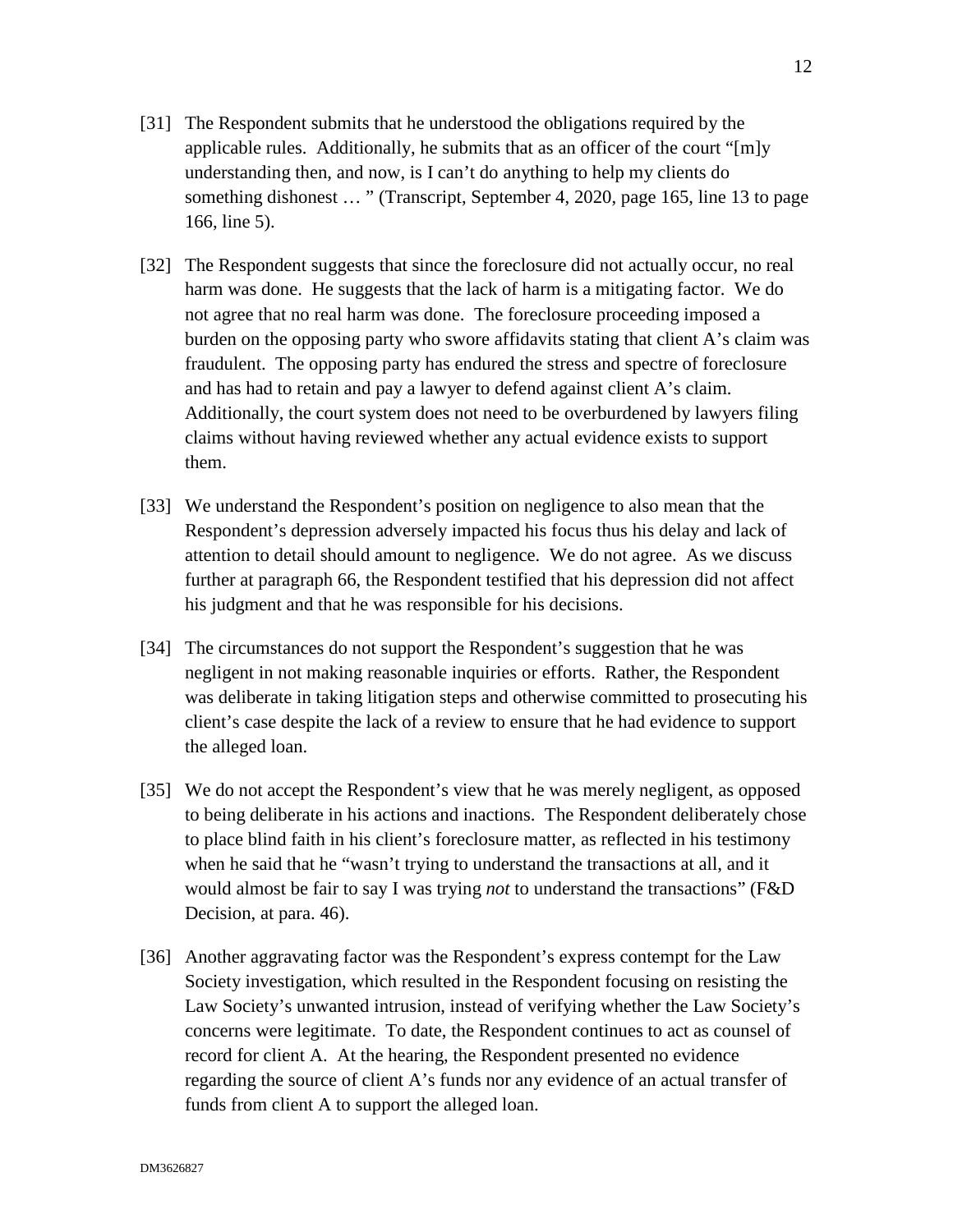[37] We find the Respondent turned a blind eye to client A's lack of financial information, despite the Law Society's warning that the only financial information he had did not support client A's alleged loan and mortgage. The Respondent deliberately chose not to understand his client's transactions. In the Panel's view, the Respondent's inaction (i.e. his lack of making reasonable inquiries and efforts) was deliberate and not negligent. We agree with the Law Society that the Respondent's actions or inactions in these circumstances amount to intentional conduct that cried out for him to make reasonable inquiries and reasonable efforts to record his client's information.

#### **The character and professional conduct record of the respondent**

#### **The Respondent's background**

- [38] The Respondent was called to the Bar of British Columbia in 1982. The Respondent has no prior professional conduct history. We agree with the Respondent's characterization that this matter "is a single lapse in unusual circumstances over a lengthy and laudable career. Any risk of repetition is highly unlikely."
- [39] The Respondent is married with two adult children. He maintains a broad commercial litigation practice. The Respondent has emphasized a widespread reputation for skill, integrity, fairness, civility an ethical conduct throughout his legal practice; a career-long mentoring of other lawyers; three years as an elected member of the Canadian Bar Association; significant assistance to members of the Bar, including guidance concerning the Law Society's investigative and disciplinary processes; a longstanding contribution to legal education and publication, including the co-editing (along with his wife) of practice manuals on municipal government and personal injury jurisprudence related to motor vehicle accidents; the provision of extensive pro bono assistance to the public; and a general contribution of time to community-based organizations.

#### **The Respondent's character reference letters**

- [40] The Respondent provided 29 letters of character reference from lawyers and nonlawyers. Based on the contents of the letters, the authors were all made aware of the Respondent's citation and were all advised that they had read a redacted version of the F&D Decision.
- [41] The letters describe a lawyer who generally holds a great reputation among his peers and the authors generally view the Respondent's current misconduct as being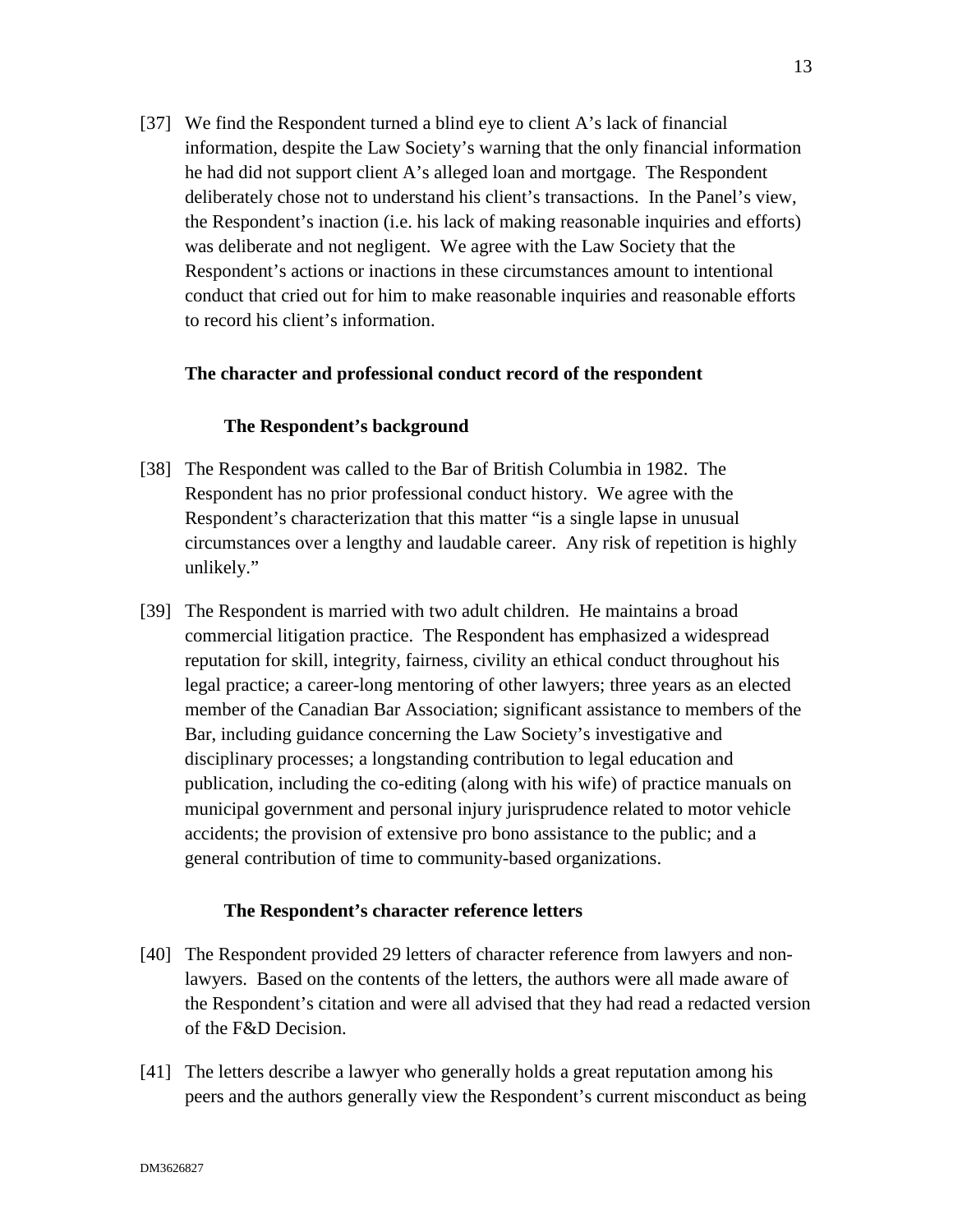out of character. In order to demonstrate our understanding of the Respondent's general reputation, we provide excerpts from the letters of character reference below:

- (a) Letter dated January 28, 2022 from Dr. David K. Anderson, a retired family physician. He and the Respondent participated in quartet and chorus activity and were together several times a week in 2018 and 2019. He witnessed some distraction but notably did not observe typical features "such as extreme loss of interest, irritability, weepiness or slowing down of his physical movement."
- (b) Letter dated January 14, 2022 from Michael Bertoldi, a lawyer. He described the Respondent's invaluable wealth of legal knowledge and assistance when he was a junior lawyer and co-counsel as well as a "brilliant, ethical, courageous and thorough member of the bar" and a "lawyer's lawyer".
- (c) Letter dated January 17, 2022 from Jennifer Campbell, an Executive Director of Small Talk Centre for Language Development. She described the Respondent's "remarkable level of volunteer commitment and consistency for our program" and "a rare breed of volunteer whose generosity of spirit and time is unwavering."
- (d) Letter dated January 28, 2022 from H.C. Ritchie Clark, QC, a lawyer of Bridgehouse Law LLP. He has "always held a very high opinion of [the Respondent's] ethics." He has "never heard any stories, gossip, or opinions, which would question the propriety of [the Respondent's] conduct or his ethics" and "[p]rofessional misconduct is the last thing I would associate with George."
- (e) Letter dated January 27, 2022 from Gerald A. Cuttler, QC, a lawyer of Cuttler & Company. He described the Respondent as consistently demonstrating a sincere desire to always "do the right thing" with honesty, sincerity and dedication to upholding the rule of law. He advised that he came to learn that the Respondent may have been suffering from depression and his mental health may have had some bearing on his conduct and lack of timeliness.
- (f) Letter dated January 21, 2022 from Alan P. Czepil, a Penticton lawyer. He described the Respondent as "someone who I have relied on over the years to act as a sounding board and to provide advice. George has always been generous with his time … I have relied on George for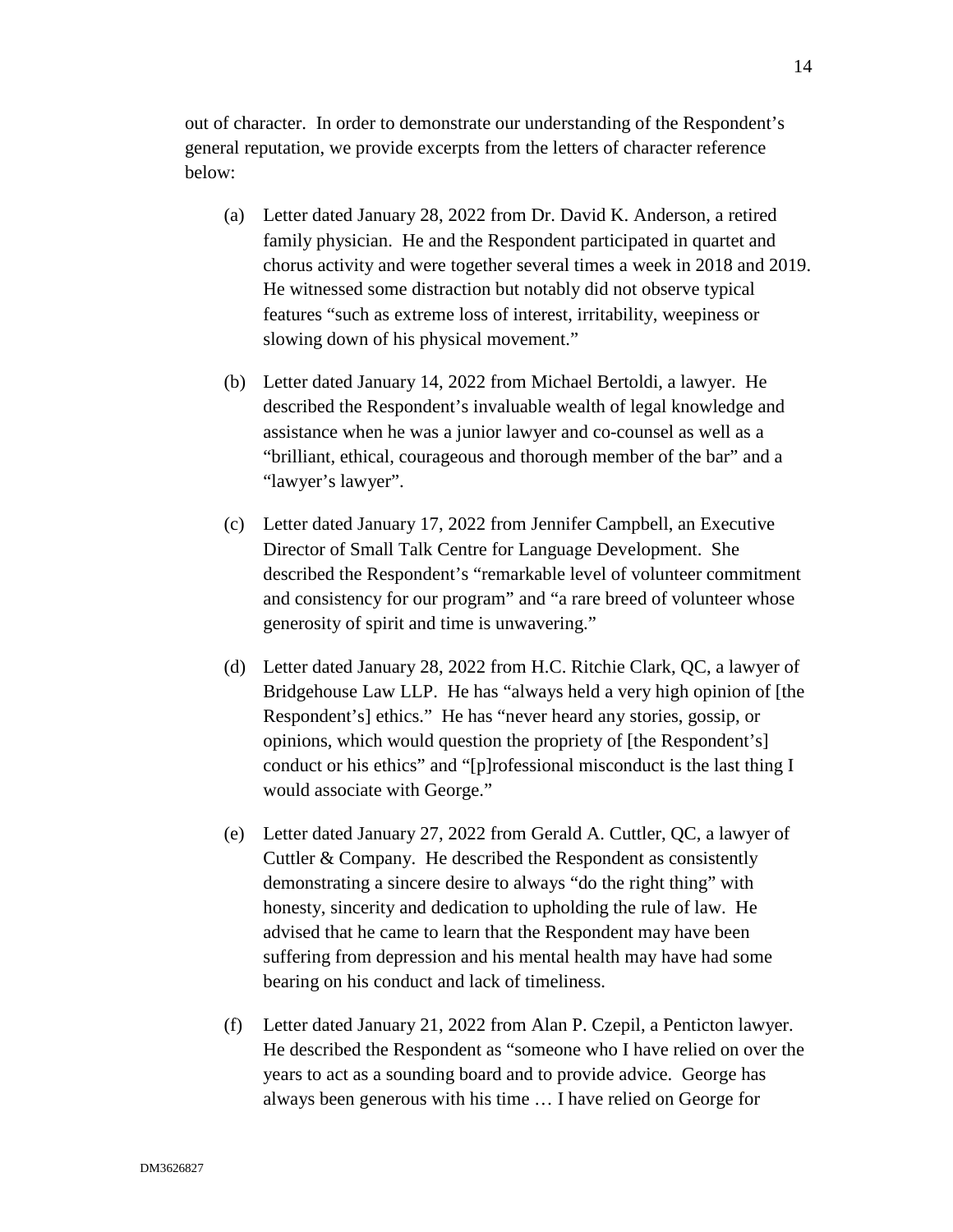advice because he impresses me as a competent, experienced practitioner who takes his professional obligations seriously. I respect his opinion."

- (g) Letter dated January 24, 2022 from Matthew Cooperwilliams, a lawyer of Cooperwilliams Law. He advised that he has always valued his relationship with the Respondent and considered himself lucky to have it. He wrote "I believe he is a real asset to the profession, and I believe that both clients and colleagues have benefitted very substantially from his wise counsel."
- (h) Letter dated January 18, 2022 from Dean P. Davison, a lawyer of Davison Law Group. He wrote "I can say through my experience with Mr. Gregory that he takes the responsibility of being a lawyer in British Columbia very seriously and has nothing but respect for the Law Society and its employees."
- (i) Letter dated January 21, 2022 from Bruno De Vita, QC, a lawyer of Alexander Holburn Beaudin + Lang LLP. He wrote "George devoted much of his personal time in authoring, along with Eleanor, The Annotated B.C. Insurance (Vehicle) Act and The Annotated B.C. Local Government Act, references used by lawyers throughout the province. His intimate knowledge of the law in these areas was a great resource which George was invariably willing to share."
- (j) Letter dated January 12, 2022 from Philip J. Dougan, a lawyer of Citadel Law Corporation. He wrote "In my experience, [the Respondent] has always been a hard-fighting advocate but also one with a strong sense of his professional duties. One of his greatest strengths is his ability to see to the heart of a legal matter. I would describe him as shrewd, highly capable, and an astute judge of character …"
- (k) Letter dated January 25, 2022 from James A. Dowler QC, a lawyer of Alexander Holburn Beaudin + Lang LLP. He described the Respondent as "passionate about his role as a barrister and his duty to protect his client. While at the firm, he would often take difficult cases involving unpopular clients and he would rigorously defend them."
- (l) Letter dated January 31, 2022 from Kelly R. Doyle, a lawyer of Doyle & Company. He described the Respondent as being "on a very short list of counsel to whom I refer members of the public with difficult and complex foreclosure or property matters when I am not able to assist. I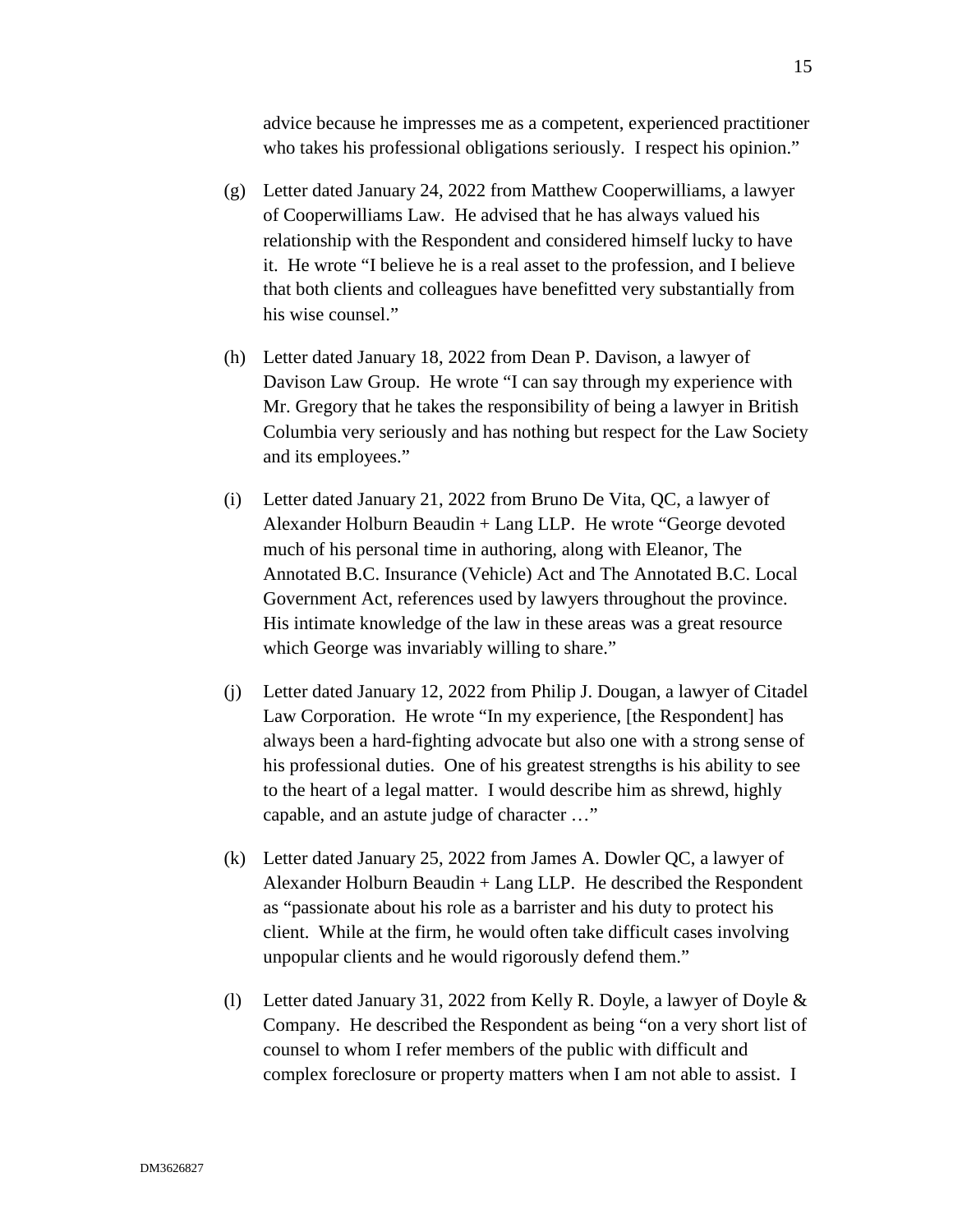do not send him routine matters. I send him cases where there are often serious conflicts on the evidence and difficult issues of law."

- (m) Letter dated January 14, 2022 from Steven Field, a lawyer of MacLeod & Company. He wrote "I hold Mr. Gregory in high regard as a careful and effective advocate for his clients. Throughout my dealings with Mr. Gregory, I have seen him act with the utmost integrity, exercise sound judgment, and take principled positions on behalf of his clients, even when facing significant risks of not being paid for his time and efforts. He is loyal to his clients."
- (n) Letter dated January 24, 2022 from Kojo Frempong, a lawyer of Kojo Frempong Law Office. He described the Respondent as "professional, helpful and conscientious." He wrote "George is devoted in advancing his client's interest nonetheless he is conscientious in how he practises law … George is very helpful and a great mentor."
- (o) Letter dated January 17, 2022 from Geoffrey Gomery. He wrote "In my experience with Mr. Gregory to June 2018, I knew him to be an honest and honourable lawyer. I referred clients to him from time to time because I considered him as a tenacious advocate who was dedicated to his clients' interests. He was attentive to the Rules of Conduct and professional norms. I cannot recall an occasion when I thought him guilty of sharp practice."
- (p) Letter dated January 23, 2022 from Eleanor A. Gregory, the Respondent's spouse. She wrote "For as long as I have known George, he has demonstrated a keen awareness of the many inequalities and challenges that people face in their lives and genuine sympathy for less fortunate or disadvantaged people … It has always been important to him to do what he can to achieve justice for people, whether that be social or legal … George has always been mindful of the physical and emotional challenges many of our clients have faced and he treats all his clients with courtesy and respect … I assure you that he has taken this matter very seriously throughout and that he has obsessed over what he could do to reconcile what he (and others) perceived to be a conflict of expectations and values. His own battle with depression was impacted adversely and it is no exaggeration to say that he was essentially paralyzed in dealing with this matter."
- (q) Letter dated January 11, 2022 from Robin Harper, a Vancouver lawyer. He wrote that he has referred numerous clients to the Respondent. He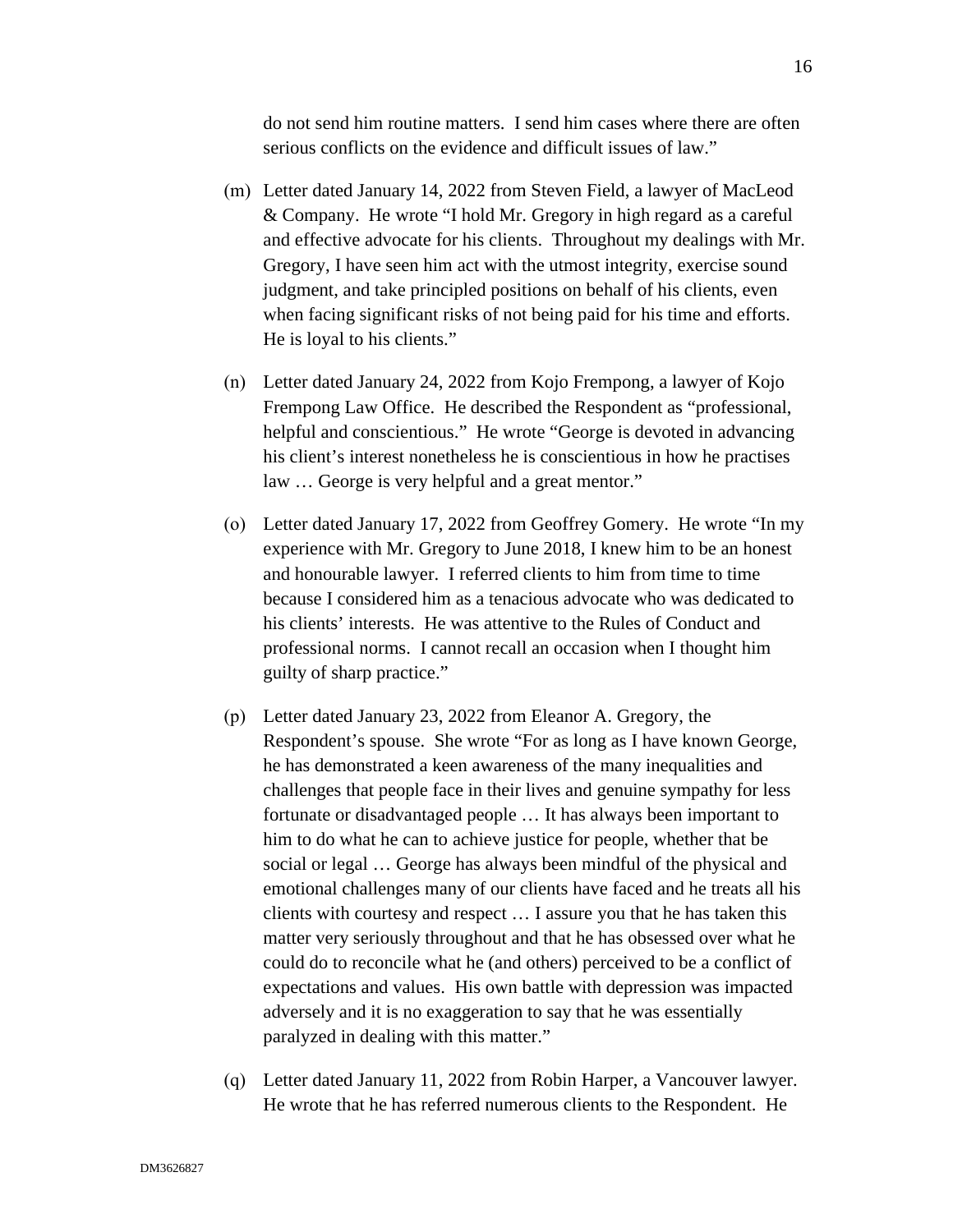wrote "At no time was there any indication in any of our professional interactions of unethical behaviour or anything remotely relating to professional misconduct. I also recall recommending George to colleagues and that feedback about referrals to him was always positive."

- (r) Letter dated February 1, 2022 from James A. Henshall, a lawyer of Henshall Law. He wrote "On the whole, George is a credit to our profession and as I said at the outset, I hope that the disciplinary committee will take into consideration his many strong qualities and exercise compassion in deciding upon any future disciplinary action."
- (s) Letter dated January 14, 2022 from William G. MacLeod, QC, a lawyer of Macleod & Company. He wrote "Over many years I have come to know Mr. Gregory to be a lawyer of integrity, sound practical judgment and to be a capable advocate for his clients … in many years of practice, I have not known of any questionable professional conduct on his part. I continue to trust in his integrity and judgment."
- (t) Letter dated January 31, 2022 from Leslie J. Mackoff, a lawyer of Mackoff Mohamed. He wrote "Over the past 10 years I have had an opportunity to discuss a wide range of matters with George. I have also had the opportunity to refer some work to him and received positive feedback both in respect of the result and George's approach to the client ... Over the ten years that we have interacted regularly I can say with confidence that he has aspired to serve his clients well and to a high ethical standard … Like most members of the bar, I know that George takes pride in holding himself to a high ethical standard and is jealous in guarding a reputation earned over several decades in the profession."
- (u) Letter dated January 31, 2022 from John S.C. Mao, a lawyer of Mao & Company. He wrote "I have known Mr. Gregory, first professionally and then personally, for about twenty years. We first met when Mr. Gregory acted for the opposing side of a business dispute. The dispute concluded unremarkably, but Mr. Gregory's sense of principle and fairness left a deep impression on me. I started referring clients to Mr. Gregory and worked tougher with him on cases ever since … I trust his judgment and he has never given me any reason to question his professionalism or integrity as a lawyer. I believe my respect and high regard for Mr. Gregory as senior counsel is shared generally by those members of the legal community who know him."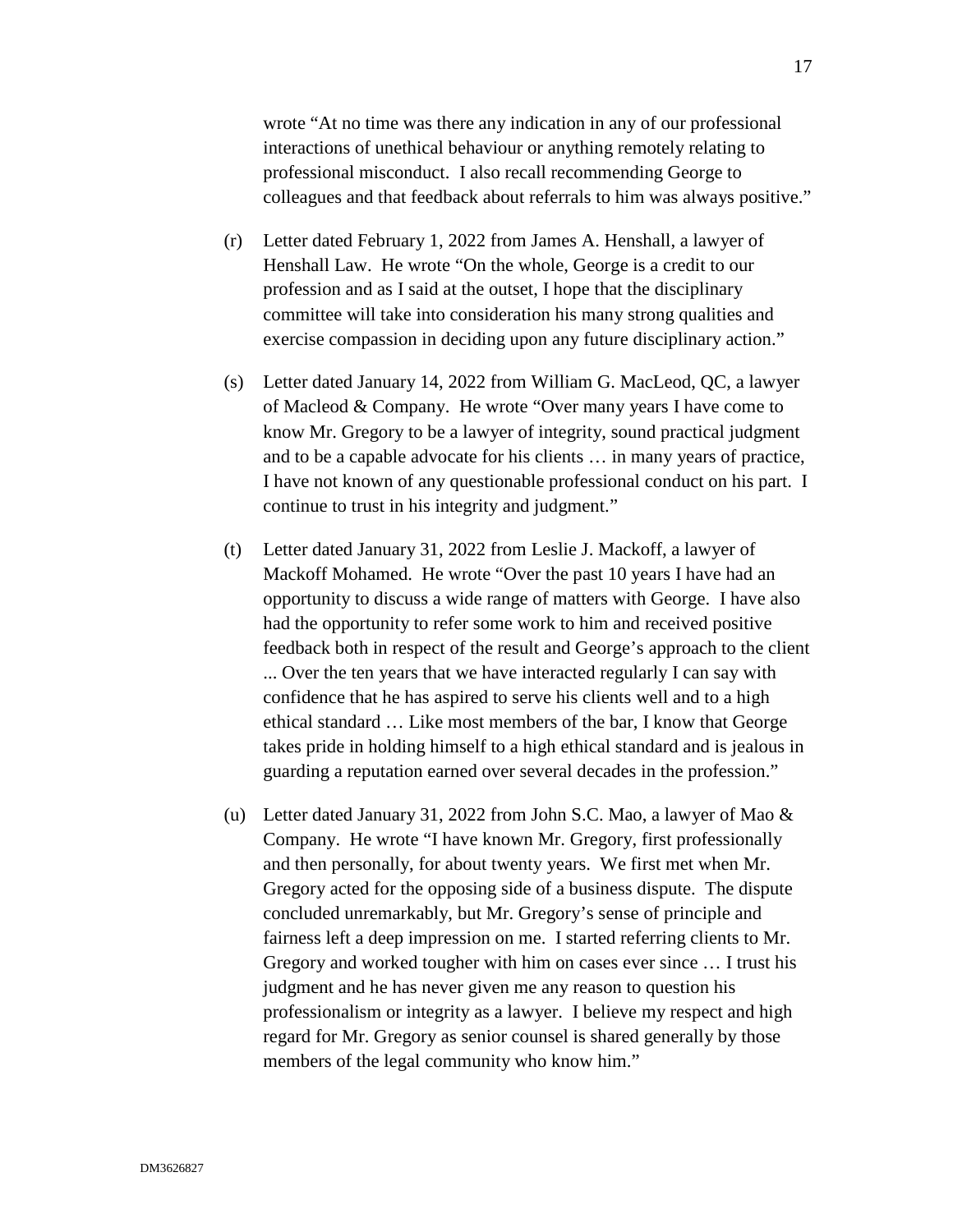- (v) Letter dated January 27, 2022 from Andrew I. Nathanson, QC, a lawyer of Fasken Martineau DuMoulin LLP. He wrote "In my experience. George is vigorous counsel with a strong commitment to his clients' causes … When channeled to best effect, this commitment promotes access to justice by prosecuting claims or defences to expeditious and cost-effective resolution … I always found George to be sincere and honourable. In all of our dealings, I never had concerns that he would act unethically."
- (w) Letter dated January 18, 2022 from Ali Sodagar, a lawyer of Sodagar & Company Law Corporation. He wrote "My advice to junior lawyers that practice with me is 'if you want to pursue litigation, follow George'. To me George makes up what it is truly to be a lawyer. He is honest, hardworking, diligent, puts his clients first and upholds the law … I owe a great deal of my success to George, as is the case with many other lawyers in the profession. He deserves credit for that generous contribution of time and knowledge which has also been of much benefit to the public we serve."
- (x) Letter dated January 18, 2022 from Maryam Sodagar, a lawyer of Sodagar Nielsen Law Group. She wrote "As one of the few male champions I have met along my career path, George has always provided me with support and guidance … His advice was also on point. Time and time again, it was with his sage advice that I was able to navigate very difficult ethical issues that arose with opposing counsel, the court and clients. In short, George has been invaluable to my professional advancement and I credit him for some of my most significant wins in court."
- (y) Letter dated January 11, 2022 from Delwen Stander, a lawyer of Stander & Company. He wrote "George is one of a select number of lawyers from Vancouver that I have kept in contact with in the years since I left Vancouver. There is a reason for this – I valued our time together as young associates of Davis & Company, and I continue to value his friendship to this day … If asked to describe his character, I would say that George is intelligent, conscientious, honest, and forthright. He is a reliable 'straight-shooter'."
- (z) Letter dated January 28, 2022 from Michael Steinbach, a lawyer of Mackoff Mohamed. He wrote "Throughout our interactions, George has been caring, conscientious and extremely giving of his time, not just to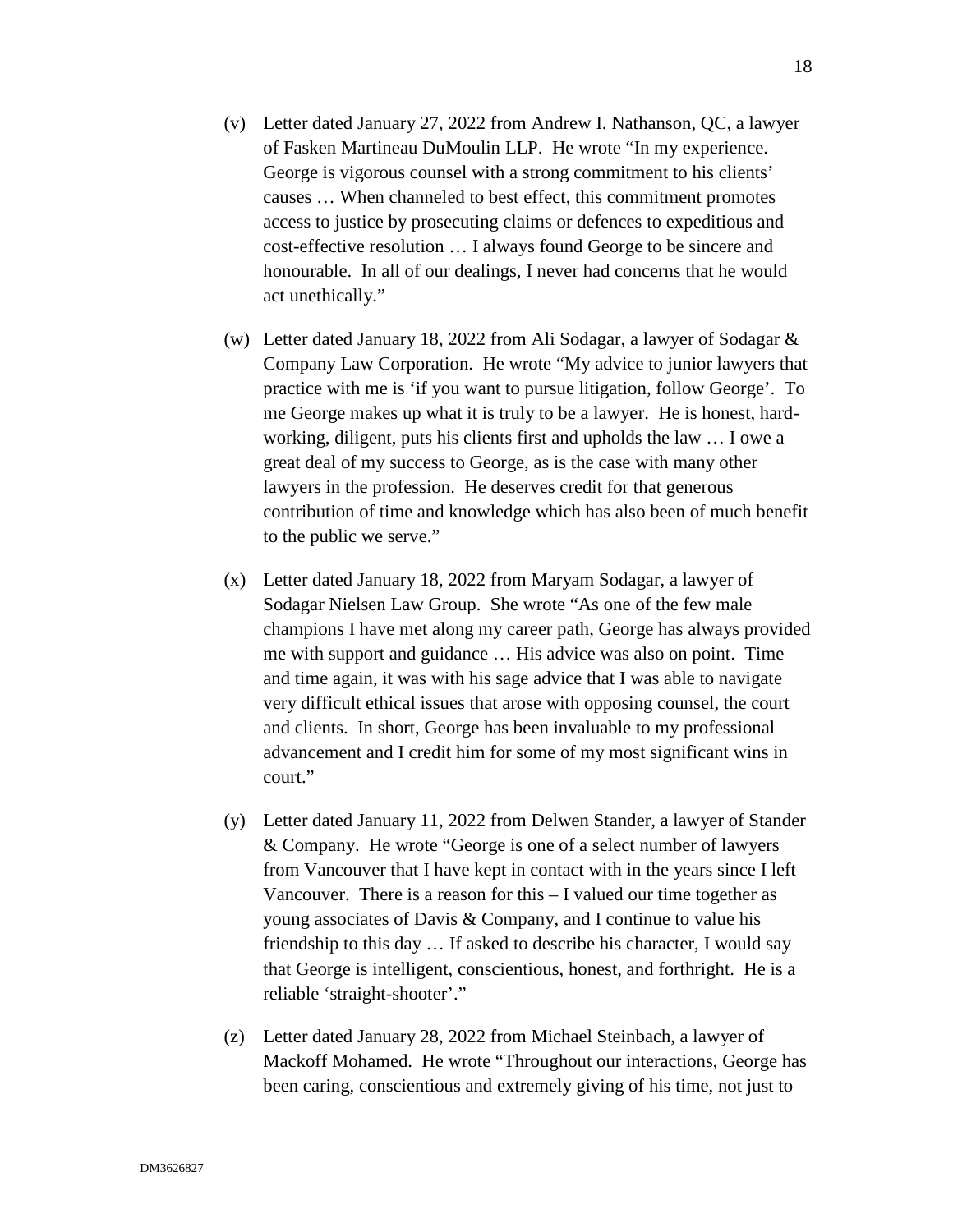me, but also to clients who might not have otherwise had representation before our courts. I have watched the care George takes in considering issues of law, evidence and professional obligations and tried my best to emulate his considered approach."

- (aa) Letter dated from Scott A. Turner, a lawyer of Turner & Co. He wrote "I have always found George to be a very effective advocate for his clients, and fair and courteous in his dealings with opposing counsel. I hold George in the highest regard as a commercial litigation barrister and I believe that this is a view shared by my colleagues at the bar."
- (bb) Letter dated January 20, 2022 from Frank Yates, a clinic coordinator of Access Pro Bono. He wrote "On a personal basis I wish to state that few pro bono lawyers have helped our organization as much as Mr. Gregory. His pro bono record speaks for itself. It shows dedication to community, and a deep commitment to helping vulnerable individuals … Mr. Gregory has always been there for us as an organization and we are truly thankful for everything he has done. But more importantly he was there for the countless vulnerable individuals he has assisted over the years."
- (cc) Letter dated January 26, 2022 from Lucy X. Zhao, a lawyer of Poise Law Corporation. She wrote "I personally have asked George several times for practice or ethical advice, such as whether I should take someone as a client and so on. George always answered my phone calls and/or questions. If he was busy or in the middle of something, he would text me and call me back as soon as he finished his work … George is someone I trust. He has been like a friend, colleague, and mentor to me."

#### **Law on good character evidence**

- [42] The Law Society's position is that the Panel should give limited weight to the Respondent's character reference letters and decline to treat them as a mitigating factor. The Law Society emphasizes the nature of the Respondent's misconduct, the amount of the alleged loan at issue, the period of time over which the misconduct occurred, the repeated warnings from the Law Society and the defiant and contemptuous nature of the Respondent's conduct.
- [43] Further, the Law Society's position is that while character reference letters may assist in assessing the risk of future misconduct by a respondent, they do not diminish the importance of the other important objectives of discipline such as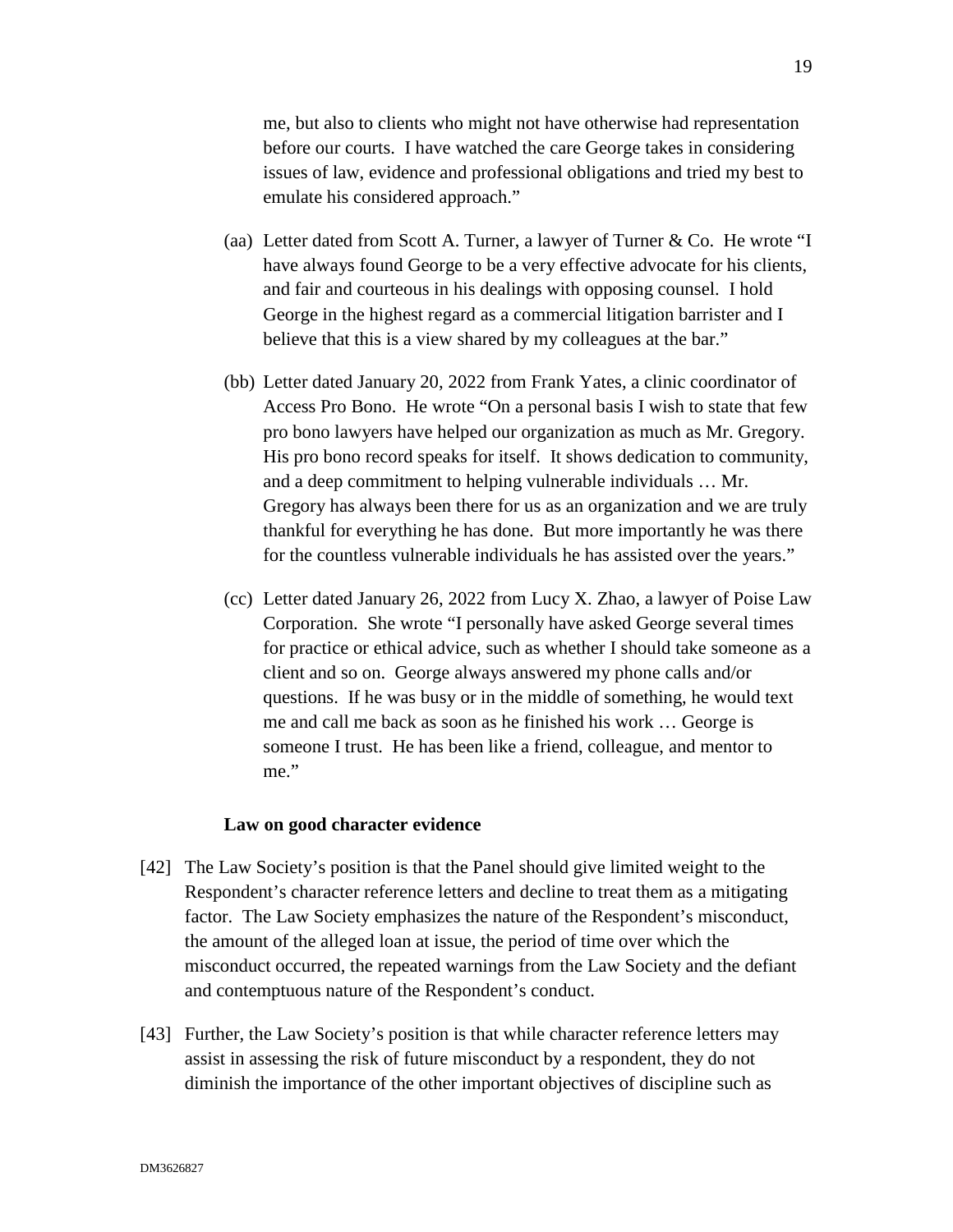general deterrence, repudiation and the maintenance of public confidence in the disciplinary process.

- [44] The Respondent's position is that his character and reputation are mitigating factors. The character reference letters demonstrate a remarkable amount of support from an array of people who represent diverse sources of insight over many years. Further, the Respondent submits that the character reference letters attest to an extensive history of exceptional service and generosity to colleagues and members of the public.
- [45] The Panel may consider good character evidence in determining an appropriate sanction, but such evidence has limited weight in disciplinary matters. We agree with the perspective that "[v]irtually all lawyers are responsible for some good deeds, and virtually all are held in high esteem by some other lawyers and clients. The discipline hearing panel must ensure that the process is not transformed from a deliberative process into a referendum among members of the profession" (Gavin Mackenzie, *Lawyers and Ethics: Professional Responsibility and Discipline*, looseleaf (consulted on June 2, 2022), Thomson, Reuters, at para. 26:18, p. 26-59).
- [46] As explained by the review panel in *Law Society of BC v. Johnson*, 2016 LSBC 20, at paras. 45 to 46, " … to put too much weight on character letters would, in effect, put the friends and colleagues of the Respondent in the place of the members of the hearing panel and would detract from the Law Society's duty to protect the public interest."
- [47] In *Law Society of BC v. Guo*, 2022 LSBC 03, at para. 40, the panel explained that "… our task is not to gauge the Respondent's popularity, but rather to impose a disciplinary action that appropriately furthers the objectives of protecting the public and its confidence in the justice system and the legal profession."
- [48] In *Law Society of BC v. Hordal*, 2004 LSBC 36, at paras. 68 to 69, the respondent's character references mirror, in many respects, the Respondent's character references in this case:
	- [68] We note that this Respondent produced at the Hearing an unprecedented array of letters of support from his colleagues at the Bar in the community in which he practices [sic]. The support was characterized as coming from virtually every lawyer of significance in the community in which this member conducted his practice. It is also true that these letters of support were generated from members of the Bar who were fully apprised of the circumstances of the Respondent's misconduct. It is clear that this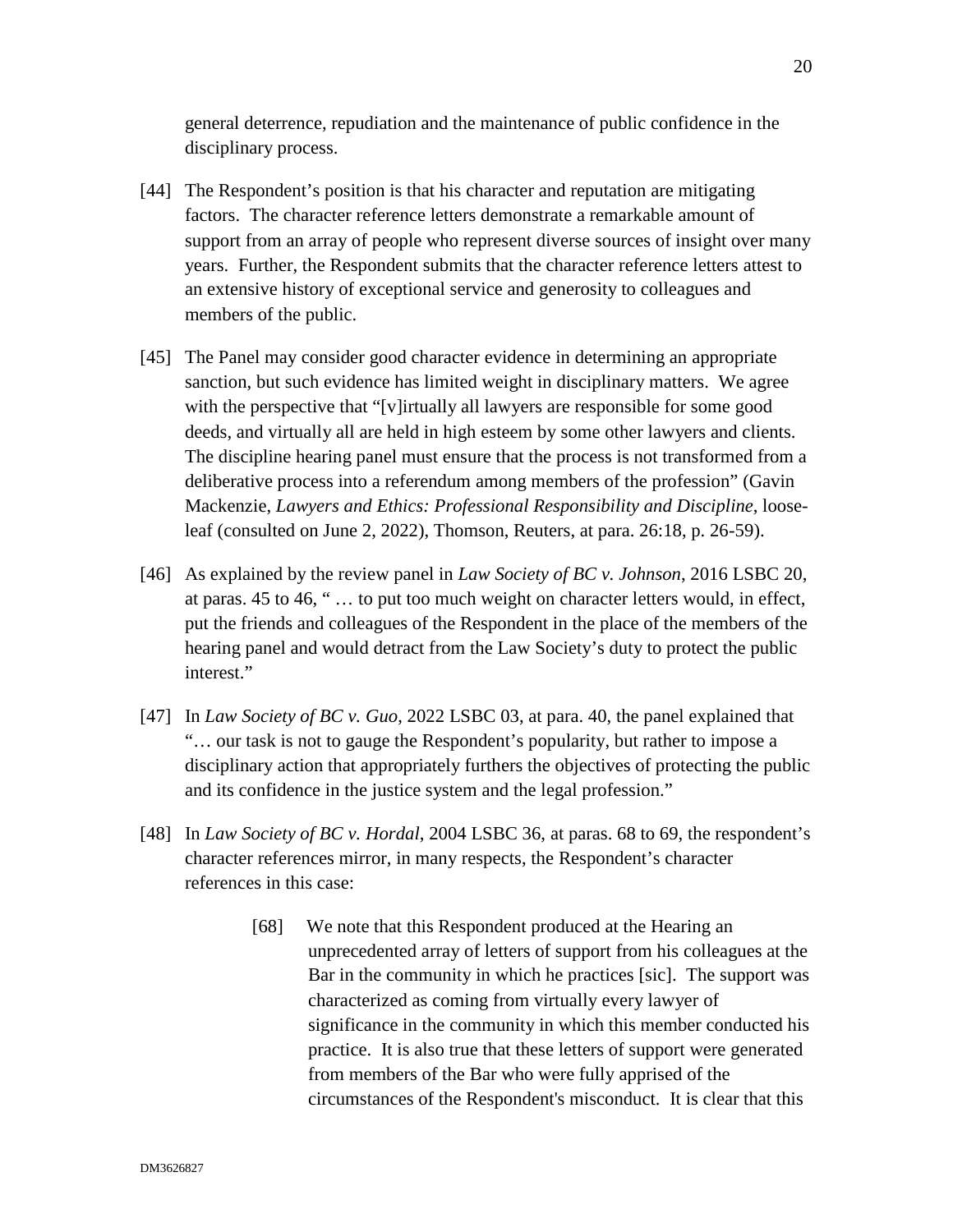significant outpouring of support for the Respondent had a bearing upon the Hearing Panel as well it should have done.

- [69] It is however improper to confuse popularity with probity. Most letters of support noted that this conduct was out of character for this Respondent. The apparent inconsistency of that observation appeared to be lost on many of the members providing letters of support. They were faced with two essentially identical and concurrent events of misconduct within twelve months of each other, and in those circumstances it must be difficult to suggest that this conduct is out of character. It is clear that this is a very popular member of the community Bar in which he practices [sic]. It is however also true that he has significantly impaired the reputation of the legal profession in that community by this conduct. That misconduct must be identified, criticized and penalized in an appropriate manner.
- [49] The Panel has taken into account that the Respondent is well-respected by his colleagues. We accept that the Respondent's misconduct is out of character for him. However, we note as the panel did in *Law Society of BC v. Yen*, 2021 LSBC 30, at para. 30, that character reference letters are not determinative and amount to only one factor to be considered when determining the appropriate sanction. As character reference letters are to be given limited weight, they provide limited consideration to mitigating penalty.

#### **Acknowledgement of the misconduct and remedial action**

- [50] The Law Society's position is that the Respondent has not admitted his misconduct or taken any remedial action. The Law Society submits that throughout the lengthy and careful investigation of this matter, the Respondent denied that his conduct amounted to misconduct and continued to refuse to accept that the circumstances required him to make reasonable inquiries or efforts to obtain client information.
- [51] The Law Society submits that a lawyer has the right to dispute the allegations in a citation at a hearing and doing so does not constitute an aggravating factor. We agree. The Law Society further submits that when a respondent denies the alleged misconduct and the panel finds otherwise, the respondent loses the ability at the discipline phase to then say that they acknowledge their mistake and take responsibility for their actions. We do not need to address this point as we have found that the Respondent has not acknowledged his misconduct. Thus, there is no acknowledgement that would serve to mitigate the penalty.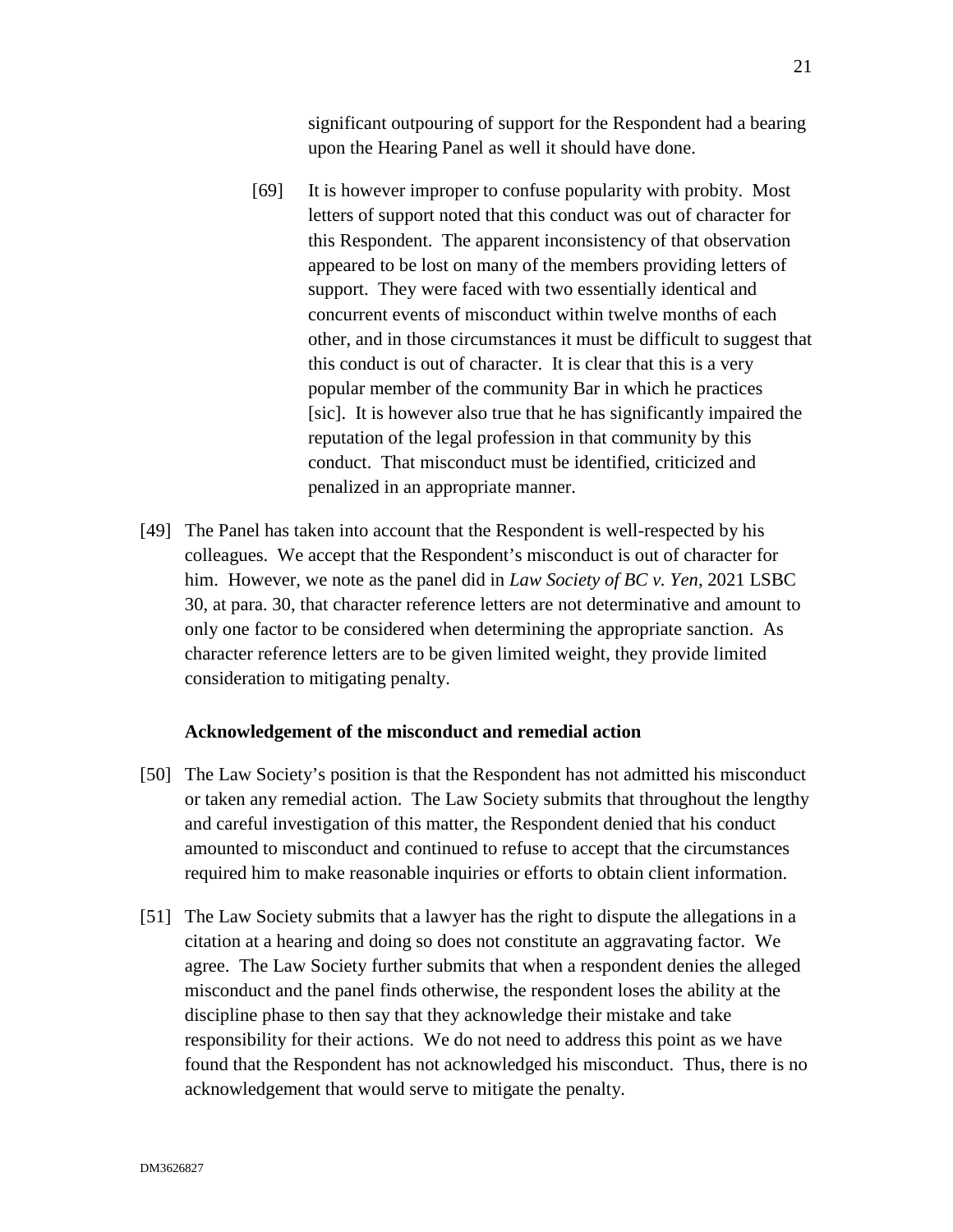- [52] The Respondent's position is that he made the following acknowledgments in the course of his testimony:
	- (a) he characterized his letter of June 18, 2018 as "intemperate", attributing that to the anger over feeling mistrusted during the early stages of the investigation;
	- (b) it was entirely proper that the Law Society stepped in to ask about the transaction;
	- (c) he accepted that the media outlet article was "a massive red flag";
	- (d) he admitted to failing to "get down to the file", acknowledging the long, resulting delays; and
	- (e) he described his lack of sophistication regarding money laundering, admitting "I can see now that every transaction involving illegal proceeds is money laundering."
- [53] The Panel finds that while the Respondent has acknowledged certain facts, such acknowledgements amount to admissions of specific facts rather than culpability. Such limited acknowledgements do not add up to an acknowledgement that the Respondent assumes full responsibility for the misconduct itself. To the contrary, at this hearing, the Respondent continued to suggest that he did not commit misconduct because he relied on the advice provided by other lawyers, he was chronically depressed and that the Law Society's unwarranted intrusion into his practice was stressful for him. In regard to his depression, Dr. Arbuckle did not suggest that the Respondent was unable to function as a practising lawyer or was otherwise in a depressive state that impaired his practice of law. In other words, Dr. Arbuckle did not suggest that the Respondent could not practise law or, for that matter, deal with the Law Society's investigation, due to his depressive state.
- [54] The Panel notes that it has no evidence before it that the Respondent ever "got to the bottom of it" - that is, confirming the transfer of funds from client A to the opposing party or, put another way, identifying the source of funds for his client's alleged loan and mortgage. The Respondent filed false affidavits on behalf of his client. We also note that the Respondent still remains counsel of record in client A's foreclosure proceeding. We find these facts to be aggravating factors. Since the Respondent did not have his client's documents translated, he only discovered that his client's financial information did not support the alleged loan when the opposing party provided a proper translation.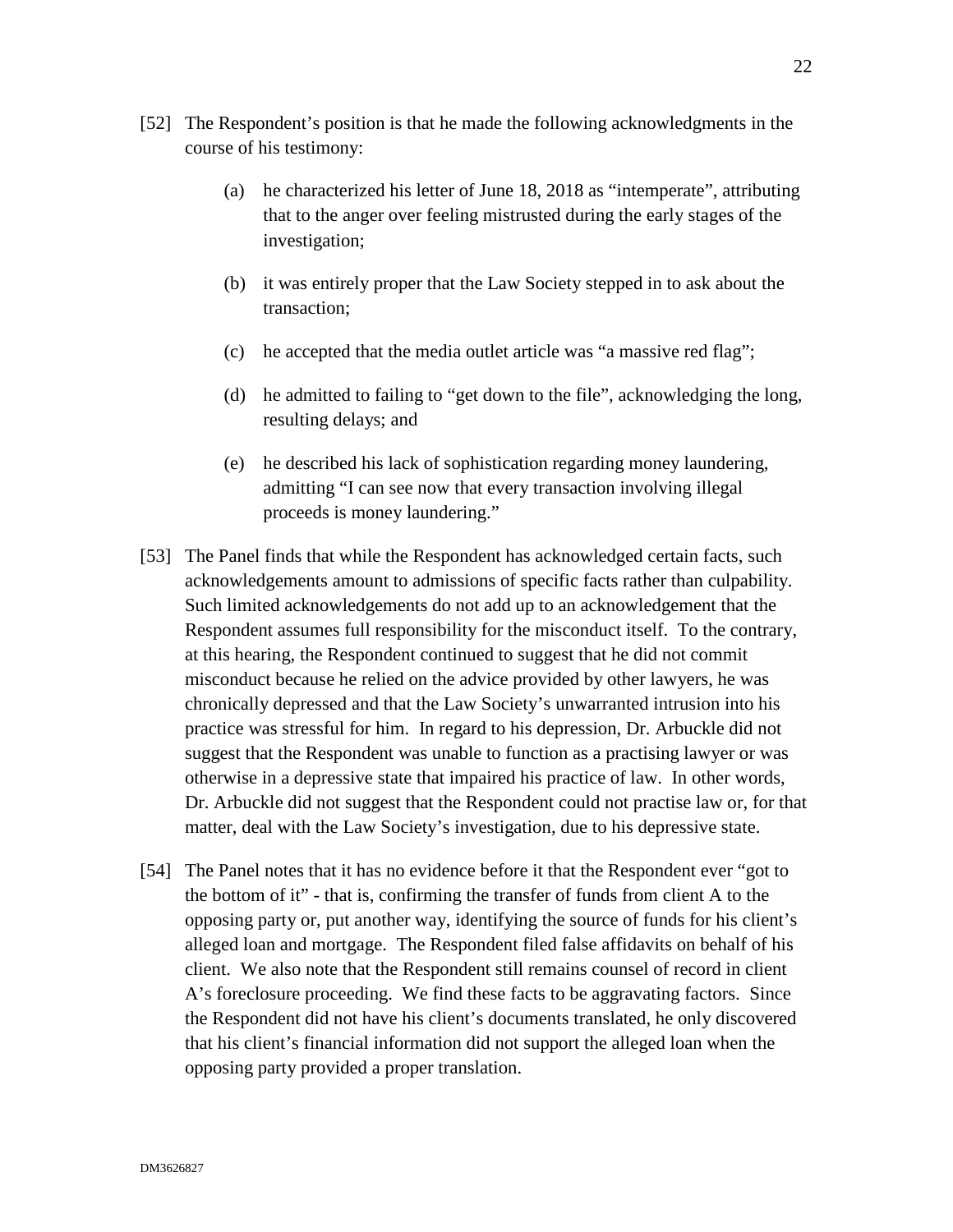[55] The circumstances show that the Respondent does not possess the requisite evidence to support client A's foreclosure proceeding. Yet, we have no evidence before us that the Respondent has taken any remedial action, such as getting off record as counsel, or discontinuing the foreclosure action to spare the opposing party the expense, time and spectre of foreclosure on his family home. While the Respondent's client has signed a notice of intention to act in person, the Respondent admitted that the notice is not actually in effect as it has not been filed nor delivered to opposing counsel.

### **Public confidence in the legal profession and the disciplinary process**

- [56] Under this heading, we have considered public interest, the need for specific and general deterrence and the range of penalties imposed in similar cases.
- [57] The *Legal Profession Act,* SBC 1998 c. 9 (the "*Act*") imposes a duty on the panel to uphold and protect the administration of justice, which includes maintaining public confidence in the profession and the Law Society's disciplinary process (see s. 3, *Act*; *Lessing*, at paras. 54 to 55; *Gellert*, at para. 26; *Law Society of BC v. Faminoff*, 2017 LSBC 04, at para. 80, affirmed 2017 BCCA 373, at para. 37). As explained in *Yen*, the overarching goal of the *Act* is the protection of the public and public interest.

### **Public interest**

- [58] The Law Society's position is that a responsible member of the public would impose a significant sanction on a lawyer who filed false affidavits from two of the alleged money launderers specifically named in the media article in order to advance a foreclosure proceeding on one of the properties named in the same media article after learning that sometimes lawyers play a role in facilitating fraudulent real estate and money laundering. We would add that a responsible member of the public would also impose a significant sanction after learning that the same lawyer had read the media article and continued a foreclosure proceeding without checking their client's facts to see whether the lawyer was facilitating their client's money laundering.
- [59] In *Yen*, at paras. 39 to 41, the panel described as an imperative the need for public confidence in the ability of the Law Society to regulate and supervise the conduct of lawyers.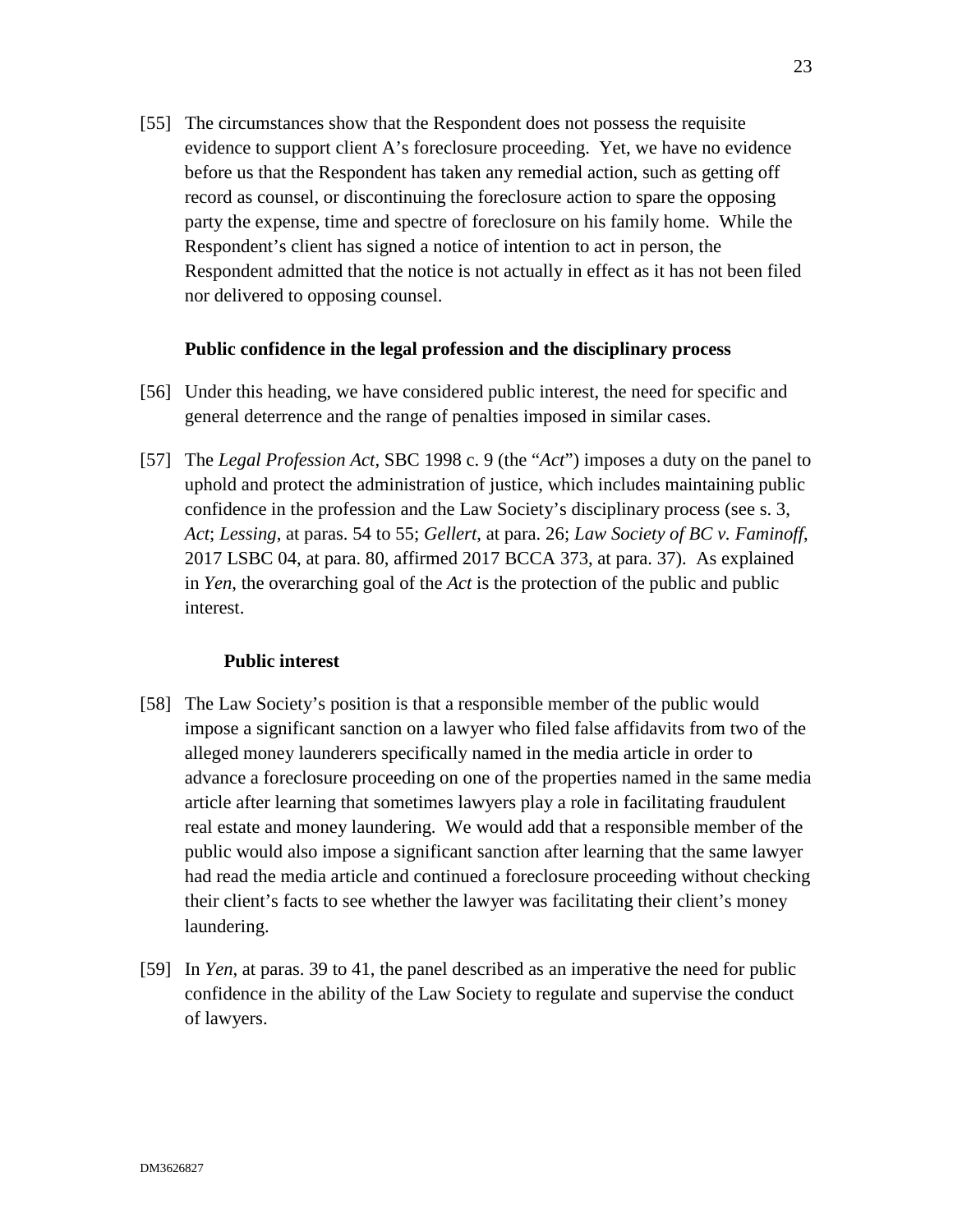- [60] We agree with the review panel in *Lessing*, at para. 60, that where there is a conflict between protecting public interest and the lawyer's rehabilitation, the protection of public interest should prevail.
- [61] The media article discussed public interest concerns about lawyers facilitating their clients' money laundering schemes. The article was critical of lawyers who give "shady" real estate transactions an "air of legitimacy" by writing up mortgage agreements and filing lawsuits on behalf of drug traffickers who were laundering their money in the Greater Vancouver area real estate market. The article suggested that the rules governing lawyers are weak and are met with little enforcement. These public interest concerns should have raised a flag for the Respondent to understand what money laundering was, confirm the source of his client's funds regarding the foreclosure transaction and of his own retainer.
- [62] We share the view that public interest requires strong enforcement of the rules that require lawyers to make reasonable inquiries about their clients' suspicious transactions. Public interest concern, as demonstrated by the media outlet article, requires a clear message to be sent to the legal profession to guard against being duped so that "shady" mortgage and real estate transactions that facilitate their clients' criminal activities are not legitimized. Lawyers should avoid becoming involved unwittingly in their clients' money laundering scheme or criminal activities.

#### **The need for specific and general deterrence**

- [63] Under this heading, we have also considered the need for specific and general deterrence and rehabilitation of the lawyer, including mental health considerations.
- [64] The Law Society's position emphasizes the need for general deterrence. The Law Society submits that this case requires a suspension to deter other lawyers from failing in their duties to make reasonable inquiries and ensure complete client records. The Law Society's position is that a suspension is required to maintain public confidence in the integrity and trustworthiness of the legal profession.
- [65] The Law Society submits that a sanction will serve as an effective deterrent to other members of the profession only if it is commensurate with the misconduct. Otherwise, the message to the profession is that the misconduct is not as serious. The Law Society submits further that a suspension serves the important objectives of denunciation and deterrence. A suspension also communicates a commitment to protect the public and maintain public confidence in the integrity and trustworthiness of members of the profession (*Yen*, at para. 53). The Law Society submits that but for the absence of a professional conduct record and the positive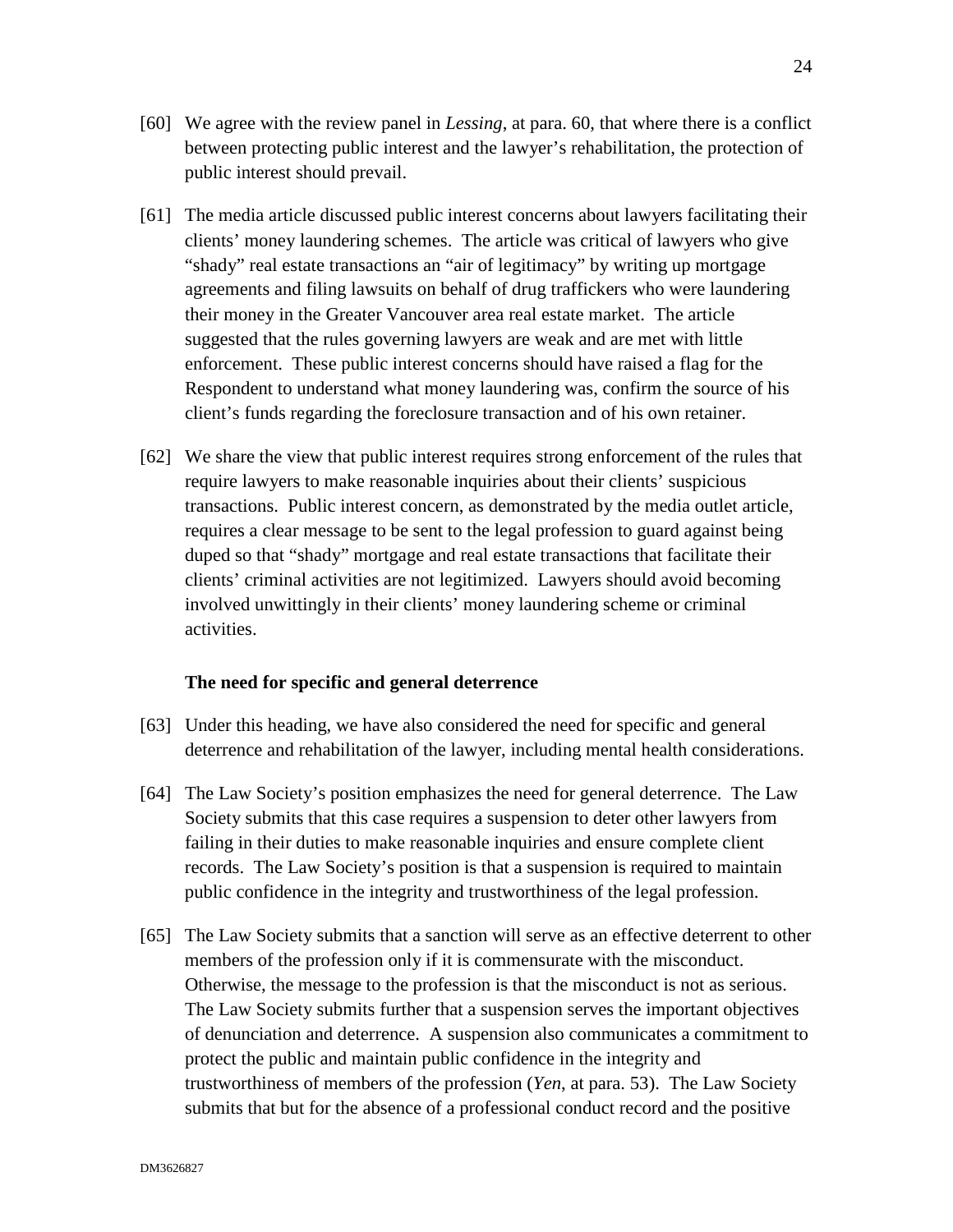character letters, it would have sought a longer suspension than two to three months.

- [66] The Respondent's position emphasizes the need for specific deterrence. The Respondent submits that a fine is the appropriate penalty based on his exemplary record and reputation. The Respondent's position is that a suspension is not required. He emphasizes the following circumstances:
	- (a) his previously unblemished history over a career of 40 years;
	- (b) his exemplary character and reputation, both of which are attested to by a large number of people who have interacted with him in diverse ways. They have presented a compelling body of thoughtful letters that reflect his extensive contributions to the profession and the community;
	- (c) the exacerbation of his chronic major depressive disorder that paralleled and significantly affected his handling of this matter in a manner that contrasted markedly with his normal functioning. As a society and as a profession, we are becoming ever better-informed about the effects of depression upon one's characteristic behaviour, as well as its abnormal prevalence amongst lawyers. The circumstances here provide an opportunity to convey to the profession and to the public that the Law Society is utilizing that knowledge to treat issues of mental health as the illnesses they are and to react more compassionately to some of the pernicious effects that are manifest in this case;
	- (d) his extensive seeking of legal advice and guidance; and
	- (e) the fundamental nature of his misconduct as negligence, not intentional malfeasance.

### **The issue of mental health considerations**

[67] The Respondent submits that a mitigating circumstance to his misconduct is his chronic major depressive disorder which affected his handling of this matter contrasted markedly with his normal functioning. The Respondent testified about his depression and his resulting paralysis when he tried to explain his difficulty in gaining a meaningful understanding of his client's transactions and his general avoidance of understanding his client's transactions until late November, 2018. However, the Respondent also testified at the hearing on Facts and Determination that his depression did not affect his judgment and that he was responsible for his decisions (Transcript, September 3, 2020, page 47, lines 8 to 14).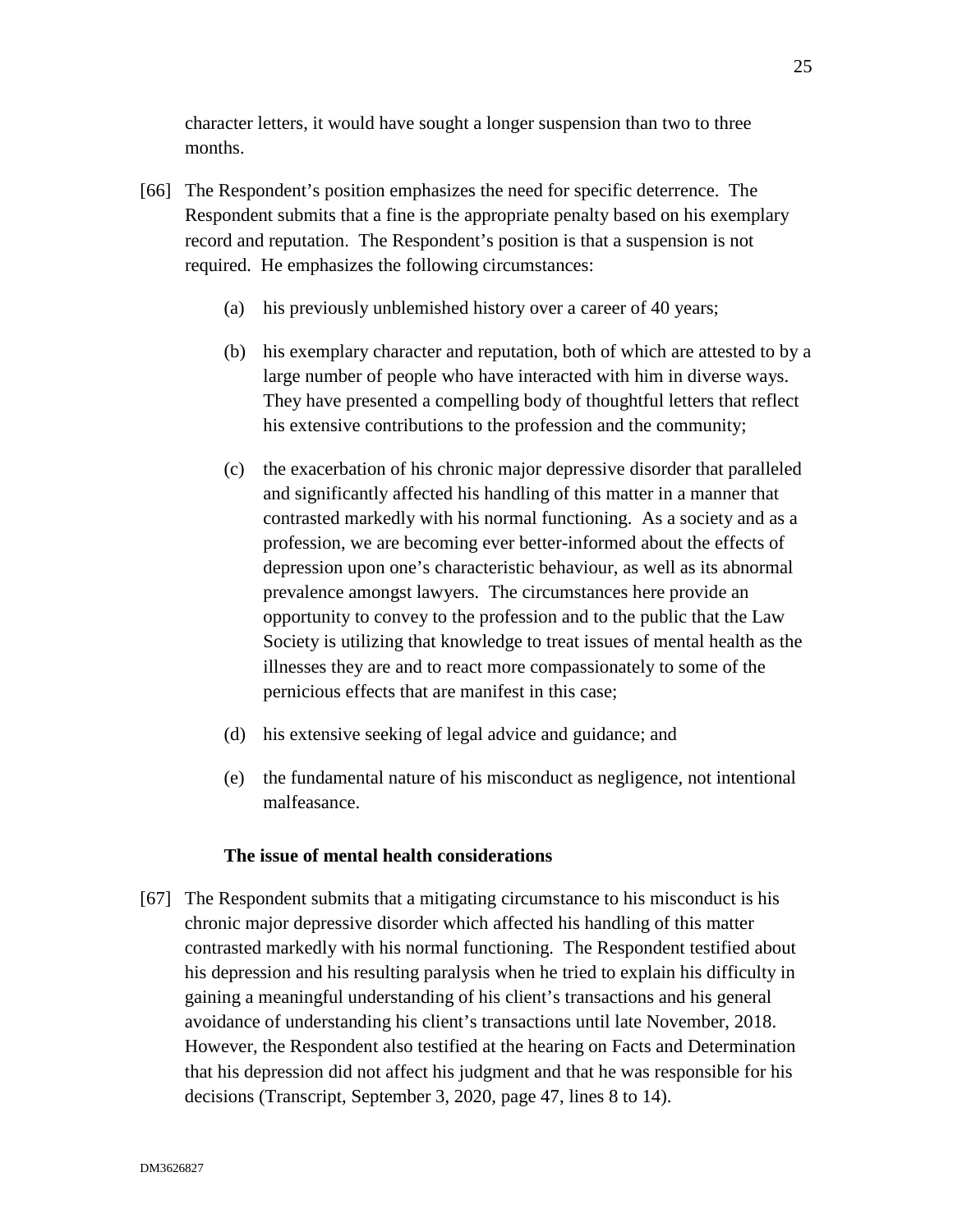- [68] Based on the Respondent's own testimony, the Panel accepts that the Respondent's chronic depression did not adversely affect his judgment at the material times. The evidence before the Panel shows that the Respondent had a busy practice, with many referrals from colleagues.
- [69] The Respondent relies on Mr. Cuttler's testimony at the hearing on Facts and Determination to support his view that he should be treated more leniently. Mr. Cuttler testified about the "paralysis" that the Respondent appeared to be experiencing at the material times. However, the Panel notes from Mr. Cuttler's character reference letter that he did not appear to know that the Respondent was suffering from depression at the material times. When he was advising the Respondent, Mr. Cuttler explained that he was not aware that the Respondent was suffering from depression. He wrote "had I known that George may have been suffering from depression at the time, I may have had better insight into his particular situations, and I may have suggested to him, as a concerned colleague, that he should simply withdraw from the file for the sake of his own health."
- [70] Additionally, although the Respondent relies on Dr. Arbuckle's two-page written report dated August 27, 2020, the report does not support the suggestion that the Respondent could not practise law due to his mental health condition or that he was so stressed from the practice of law that he needed to take a break to ensure proper mental health.
- [71] Dr. Arbuckle's report provided a summary of the Respondent's mental health conditions from the perspective of being the Respondent's family physician. His brief report summarized the Respondent's depressive flares and his use of exercise and medications to control a chronic, longstanding history of major depressive disorder and associated anxiety dating back to the late 1980's.
- [72] Dr. Arbuckle described fluctuations in the Respondent's chronic depression from the summer of 2017 through to September 2019. He advised that he provided extended counselling sessions to the Respondent during 2018 and 2019 regarding two particular issues. The first issue was the Respondent's chronic hip pain, which required a total hip replacement in June 2019. The second issue was stress arising from the Law Society's investigation. This was described as a "major trigger" that led to the Respondent having mood alterations, increased insomnia, increased irritability, decreased concentration and attention and poor coping skills. When Dr. Arbuckle met with the Respondent during this time period, he described the Respondent as being very anxious, more scattered in thinking and distracted. He also advised that he, together with the Respondent, decided not to increase the Respondent's medications due to the fear of side-effects at higher doses. Dr.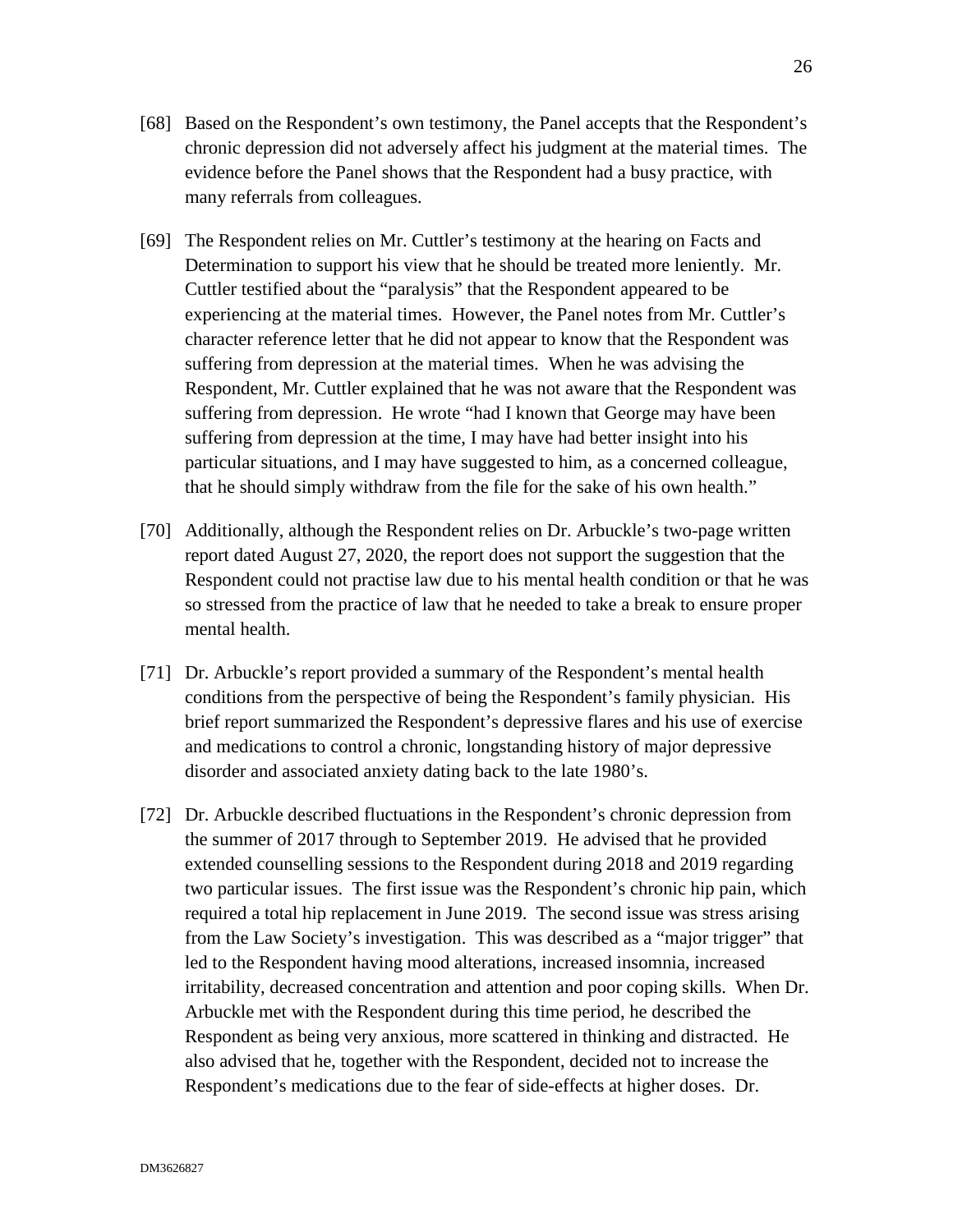Arbuckle opined that the Respondent's flares were consistent with acute major depressive episodes in a patient with chronic major depressive disorder.

- [73] In our view, it is significant that Dr. Arbuckle did not suggest that the Respondent was unable to perform his duties as a lawyer due to his chronic depression. Dr. Arbuckle's report did not suggest that the Respondent was debilitated by his mental health conditions such that he was unable to respond to the Law Society investigation, give legal advice, practise law or continue to represent clients. Dr. Arbuckle did not suggest that the Respondent should take a break from the stresses of being a lawyer or the Law Society investigation. Rather, although the Respondent was addressing chronic mental health conditions, our understanding of Dr. Arbuckle's report is that the Respondent could cope and function as a practising lawyer.
- [74] The Law Society does not dispute that the Respondent has suffered from depression for decades. In considering the Respondent's mental health, the Law Society submits that the proper question is whether the Respondent's depression significantly affected his handling of the matter. We agree. The Law Society submits that that the Respondent's depression may have contributed to delays in responding to the Law Society's communications and in completing his retainer, but it did not significantly contribute to his failure to make reasonable inquiries and efforts.
- [75] We agree that the Respondent's chronic depression did not significantly contribute to his misconduct. In our view, the Respondent was in full command of his faculties. This is reflected most clearly in the Respondent's June 18, 2018 letter. The Respondent's letter demonstrates that he had turned his mind to the Law Society's concerns and was writing to convey his own thoughts, choices and frustrations.

### **The issue of following legal advice**

- [76] The Respondent also submits that a mitigating factor in his favour is his proactive seeking of legal advice from several lawyers, including Mr. Cuttler, Mr. Steinbach, Mr. Bury and Mr. Mackoff. We note that this proactiveness also demonstrates that the Respondent was high functioning despite his chronic depression.
- [77] The Respondent submits that he relied primarily on Mr. Cuttler as his legal advisor, whose advice he was channeling. The Respondent also submits that Mr. Mackoff indicated that he had reviewed the November 16, 2018 letter from Mr. Wedel and that Mr. Wedel's advice was specific rather than general advice. The Respondent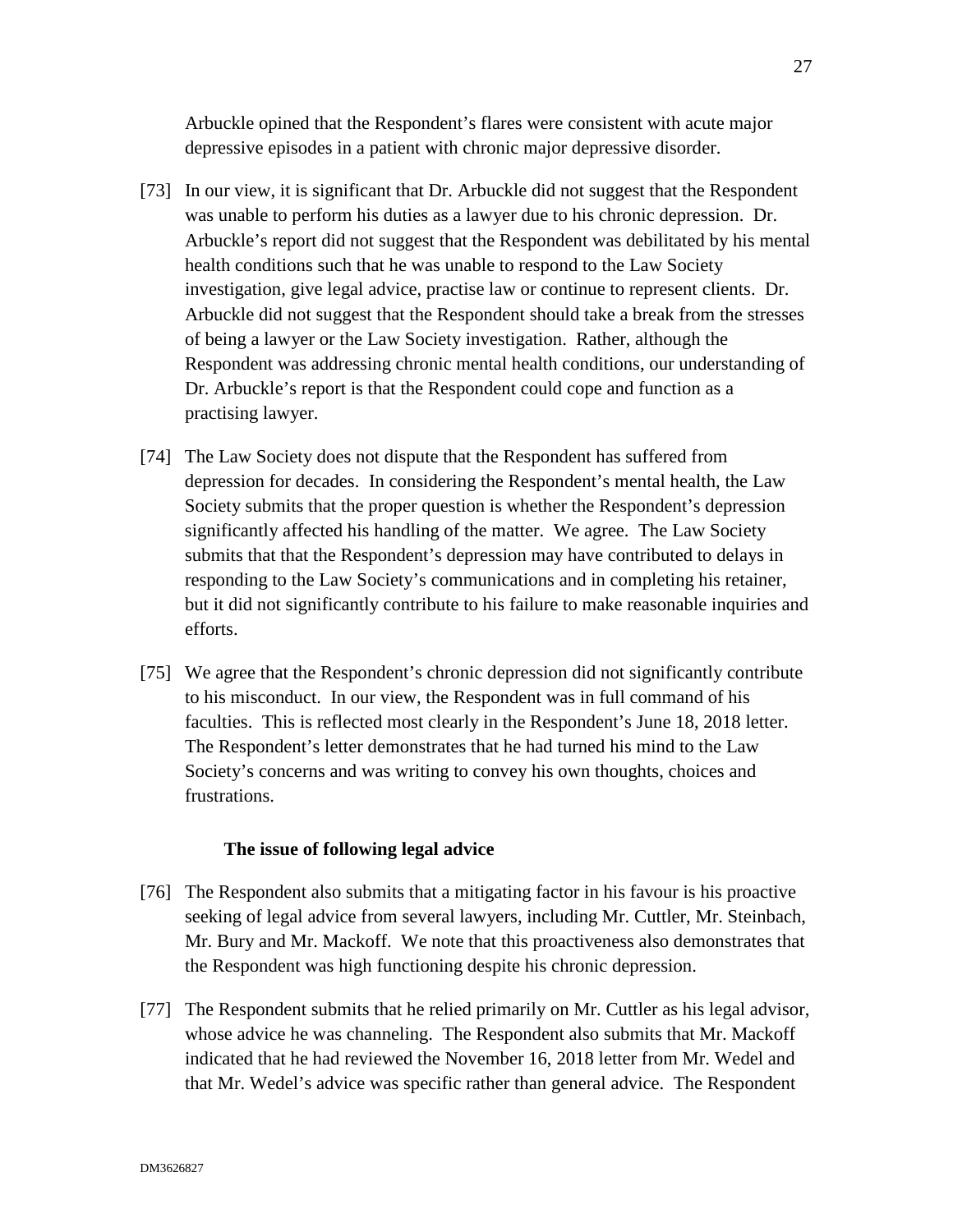submits that his reliance on other legal advisors "cannot just be ignored" and further, that their advice is significant in the context of imposing sanction.

- [78] At the hearing on Facts and Determination, we heard testimony from Mr. Cuttler, Mr. Steinbach, Mr. Bury and Mr. Mackoff. We generally found those lawyers to be credible. However, except for Mr. Cuttler, we did not find that Mr. Steinbach, Mr. Bury and Mr. Mackoff provided advice about the Law Society's main concern, which was whether the Respondent had the necessary banking documents to support the foreclosure transaction and whether the Respondent knew of the source of funds for the alleged loan. In other words, the Law Society was seeking to have the Respondent make more inquiries from client A, not necessarily to withdraw as counsel due to client A's criminal activities.
- [79] At para. 157 of the F&D Decision, we found that "... except for Mr. Cuttler, the other lawyers generally did not know the specifics of the Respondent's client transaction nor the actual concerns raised by the Law Society about the failing to make reasonable inquiries." The Law Society submits, and we agree, that even Mr. Cuttler had a limited understanding of the facts of the Respondent's file before being retained to respond to the Law Society's November 16, 2018 letter. We agree.
- [80] Mr. Cuttler testified (Transcript, January 15, 2021, p. 65, line 23 to page 66, line 10):
	- Q … did you ask Mr. Gregory, 'Well, what do you know about your clients? What kind of income do they have? What kind of business? What kind of employment do they have?' Did you ask him what he knew about his clients, beyond the fact that they were apparently money launders and drug traffickers?
	- A I didn't. As I said, it wasn't not my role. He didn't ask me to and I did not question him in that way. I, I gave him advice that he needed to get to the bottom of these allegations and their relationship, if any, to the petition that he was acting as counsel on.
- [81] To be clear, except for Mr. Cuttler, the other lawyers' understanding of the Respondent's position, in our view, focused mainly on whether client A had the right to counsel and whether the Respondent should be required to withdraw as counsel for client A. The focus of the Law Society investigation, however, was the lack of evidence to support client A's foreclosure proceeding which sought to foreclose on a party's residential family home.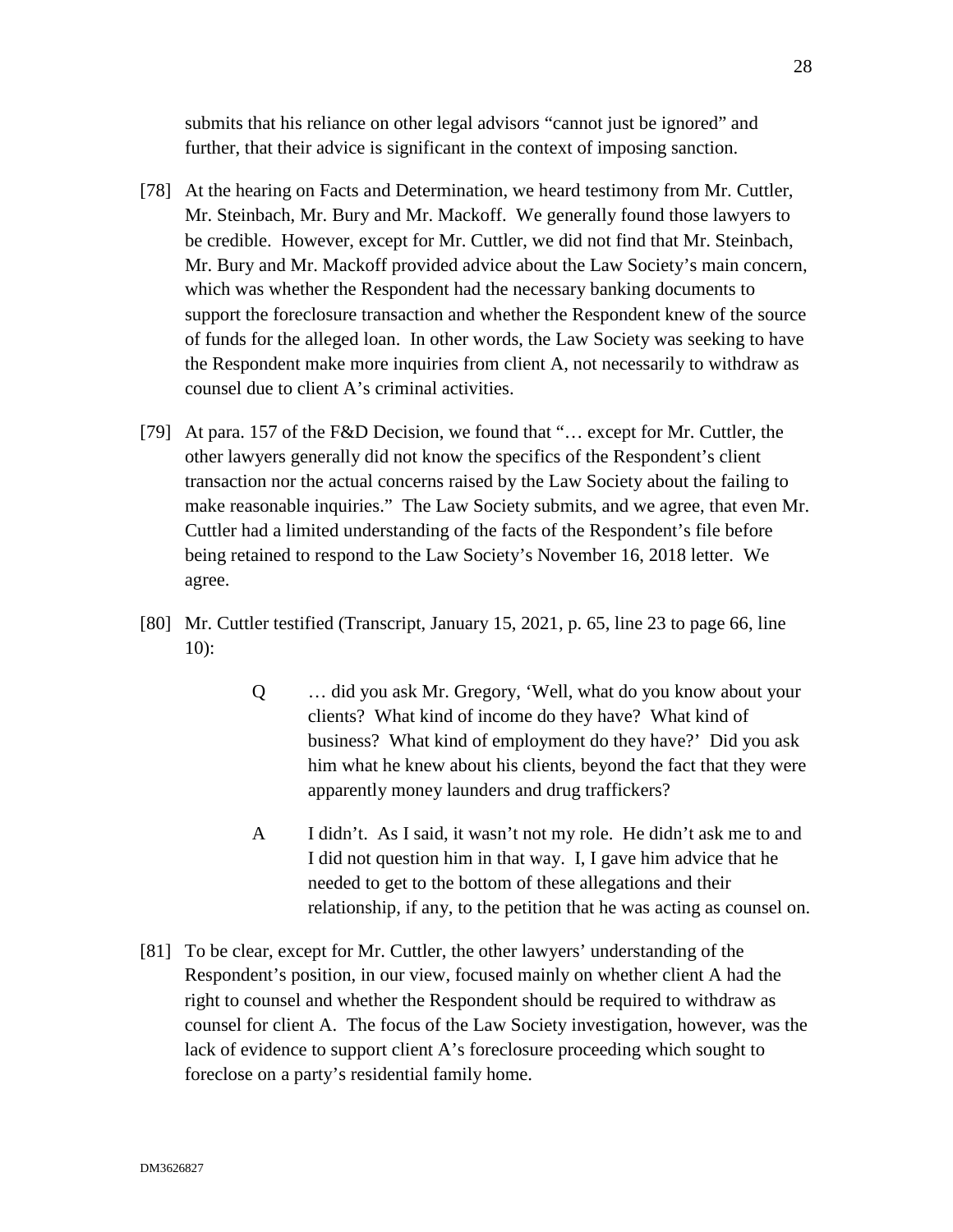- [82] The Respondent submits that a mitigating factor is his following Mr. Cuttler's advice. In his written submissions on Facts and Determination, the Respondent set out Mr. Cuttler's advice as:
	- (a) Distinguishing solicitors from counsel in contested litigation;
	- (b) The timing of Inquiries: the evolving nature of litigation and the ultimate end date being '*not later than*' determinative submissions being made to a court or settlement negotiations;
	- (c) It was premature to determine the adequacy of Mr. Gregory's inquiries during the period of their consultations because of the early and slowly evolving nature of the litigation;
	- (d) Ethical obligations related to withdrawal …;
	- (e) Distinguishing between the foreclosure action and the underlying loan; and
	- (f) The role of the Courts in dealing with the legality of underlying transactions …

[emphasis in original]

[83] As we discussed at para. 190 of the F&D Decision, and earlier in this Decision, Mr. Cuttler's evidence did not support the Respondent's view:

> Mr. Cuttler testified that the essence of his advice to the Respondent was that 'the key issue was to get to the bottom of whether this foreclosure or this, this mortgage, I guess it was a mortgage, was funded with proceeds of crime.' Mr. Cuttler testified that the Respondent understood that cash was not an essential component of money laundering and that, even if the loan had not been made in cash, he still had to get to the bottom of whether the loan monies were proceeds of crime:

[84] In fact, there is no evidence before us that the Respondent followed Mr. Cuttler's key advice to "get to the bottom of it." Mr. Cuttler testified that he advised the Respondent to find satisfactory evidence of consideration for the alleged loan and mortgage, otherwise the case would fail. Mr. Cuttler further testified that he advised that if there was consideration, then the Respondent should make reasonable inquiries to determine whether the consideration involved the proceeds of crime. He testified that "the first question was, was money advanced, how was it advanced, and … if money was advanced, where did it come from" (Transcript,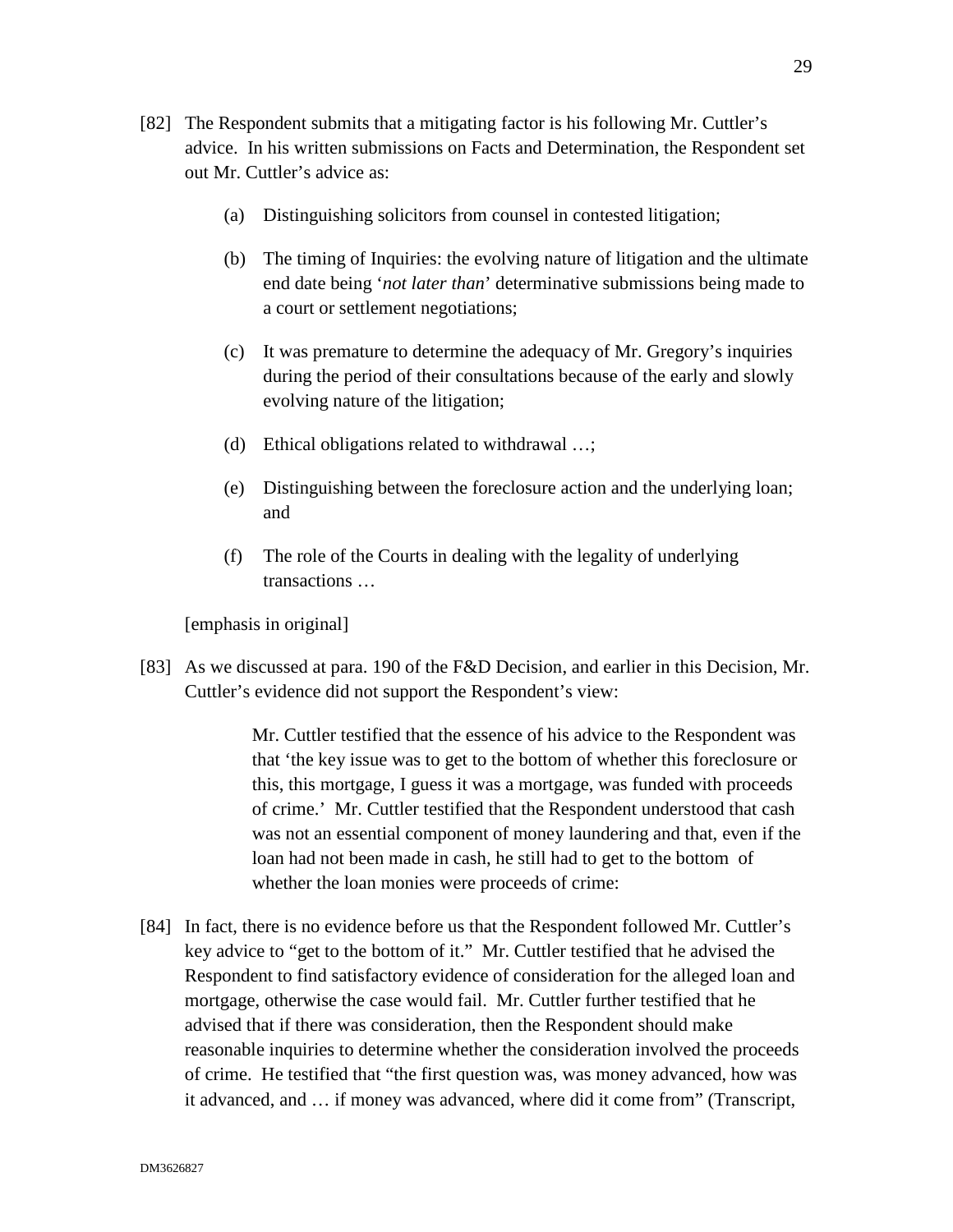January 15, 2021, p. 25, line 18 to page 26, line 9; page 30, line 16 to page 31, line 9; page 75, lines 16 to 23).

- [85] There is no evidence before us that the Respondent searched for satisfactory evidence of consideration for the alleged loan and mortgage. The Respondent discovered that client A's banking information was "false" only after reviewing the opposing party's sworn affidavit and certified translation of client A's banking document. Had the Respondent diligently followed Mr. Cuttler's advice and had client A's documents translated, he would have discovered the problem himself.
- [86] We find that the Respondent did not, in fact, follow Mr. Cuttler's advice. To date the Respondent still does not know whether consideration was advanced for the alleged loan and mortgage. Thus, even if the Respondent was following Mr. Cuttler's advice, he could not have proceeded to the second step of making reasonable inquiries of whether any funds were proceeds of crime.
- [87] It is an aggravating factor that there is no evidence before us that the Respondent has failed to unearth evidence that client A actually funded the alleged loan that is the subject of the foreclosure proceeding. The Respondent submits that the legal advice he received suggested there was "no logical nexus" between a fraudulent loan and a proceeding that seeks to foreclose on that loan. Further, the Respondent submits that he relied on advice that "a court proceeding is a proper and legitimate means to resolve disputes in accordance with the Rule of Law." We take no issue with that latter proposition. However, in these circumstances, the Respondent had initiated foreclosure proceedings without diligently finding evidence to support the alleged loan when the opposing party disputed the existence of the alleged loan. The Respondent testified that he was a seasoned foreclosure practitioner and that he often received referrals because of his expertise in this area. In this instance, the Respondent should have known better.
- [88] Essentially, the Respondent submits that his conduct in failing to make reasonable inquiries was reasonable because in litigation, the judge is tasked with resolving the dispute. With respect, we disagree. In these circumstances, there were enough red flags to require the Respondent to confirm the source of funds for the alleged loan. The lawyer is subject to a duty to make reasonable inquiries which is not a duty that can be fulfilled by a judge. The Respondent was required by the Rules to fulfill a duty to make reasonable inquiries, which is a separate issue from how a judge would rule. Given client A's lack of evidence, the judge's ruling would have been obvious.
- [89] The Respondent further submits that the professional obligations placed upon counsel in litigation differ from those placed upon a solicitor because the solicitor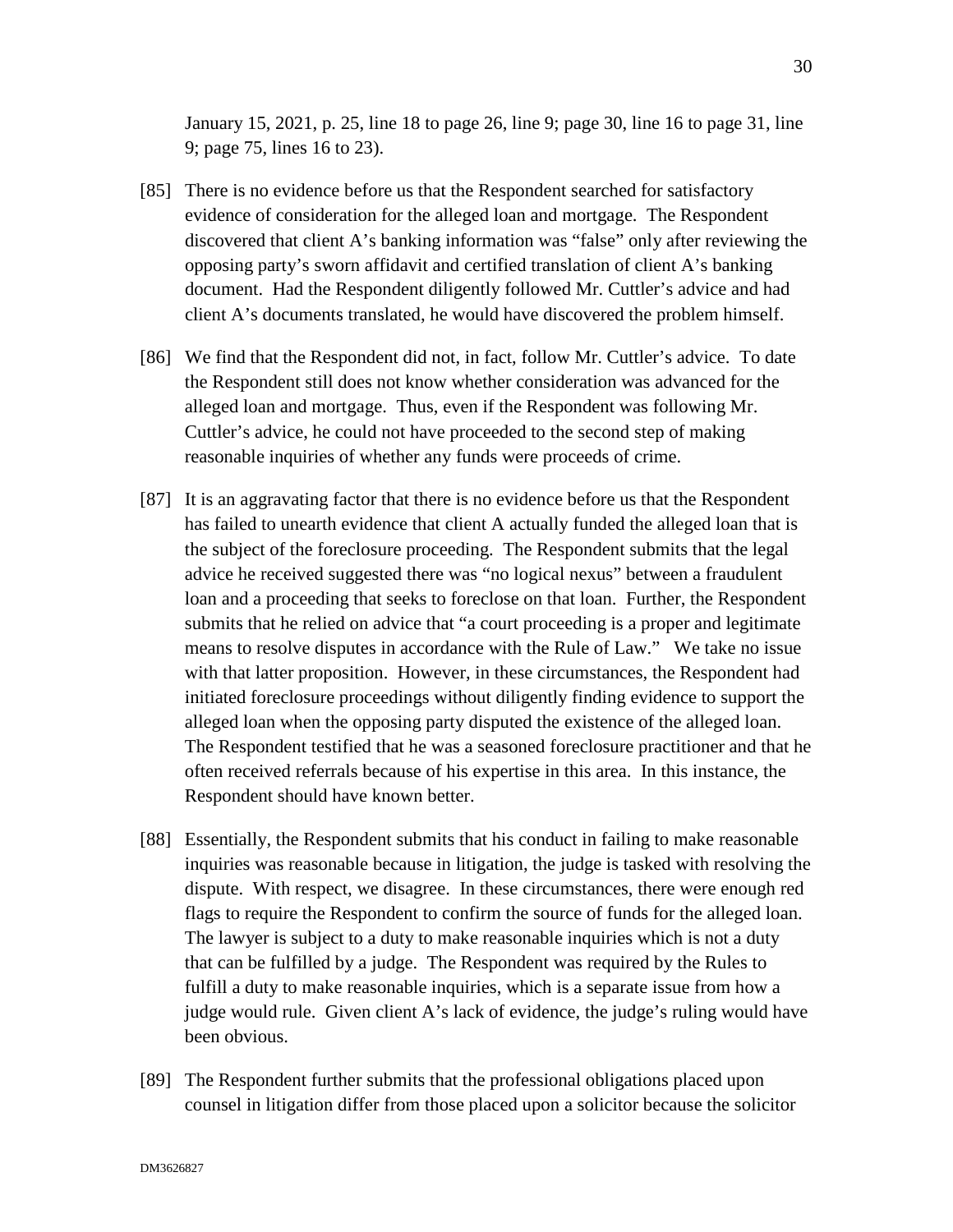is engaged in immediate transactions. He submits that "the nature of contested litigation allowed for more time in which to make an eventual decision about continued representation, but that the *ultimate* deadline (i.e. the 'crossing of the Rubicon') would not be reached before substantive submissions were made to a Court for relief or before entering upon settlement negotiations."

- [90] The Respondent's position that a litigator should not be held to the same standard as a solicitor in making reasonable inquiries, or should be allowed to delay fulfilling those duties in litigation, is unreasonable. The view that litigation somehow displaces a lawyer's duty or lowers the standard to make reasonable inquiries because a judge will eventually figure things out does not guard against the Respondent being duped into facilitating his client's unscrupulous activities.
- [91] Finally, the Respondent submits that he believed he had finally resolved the "first step" when he filed the client affidavits on November 30, 2018. However, the affidavits still did not "get to the bottom of it". The banking records were never properly translated or considered or explained. The Respondent's blind loyalty to his client coupled with contempt for the Law Society clouded his judgment, even when the opposing party's evidence demonstrated that client A's banking records did not support the alleged loan. Client A's alleged banking documents were false documents.
- [92] The Law Society's position is that the Respondent has overstated the impact of the discussions he had or the advice he received from the other lawyers in his office. Further, the evidence shows that the Respondent did not refer to any reliance on legal advice as an explanation or justification to the Law Society.
- [93] We agree with the Law Society's position. In his communications with the Law Society, the Respondent made no reference to reliance on legal advice as a possible shield. The Law Society's letter of November 16, 2018 invited the Respondent to provide the investigator with full details of any legal advice, as follows:

I also want to invite you to provide us with full details … concerning the legal advice you appear to have sought and received, as indicated in your letter dated June 18, 2018 where you stated, "Giving this matter thought after my interview, **and speaking with one senior member of the member-complaint bar**, I ask myself why I should not act for a hypothetical party merely because it is alleged that he was laundering money ... Please note that I am not requiring you to provide this information as it may be subject to solicitor client privilege. However, depending on the circumstances, including what the advice was and what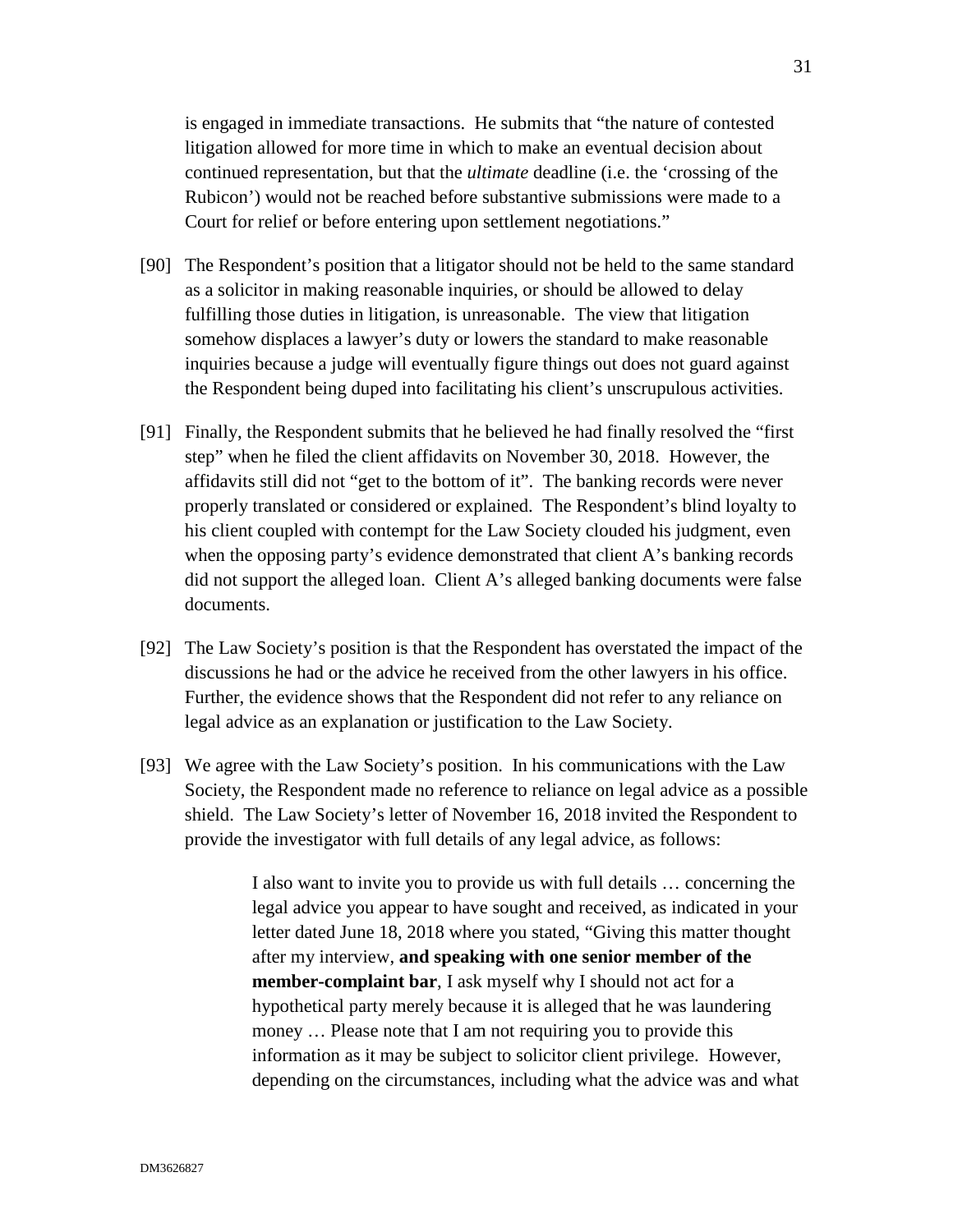information it was based on, the advice you received may be of relevance to the Law Society's assessment of the matter. …

- [94] The Law Society further submits that the legal advice or discussions the Respondent had with the other lawyers were more in the nature of casual conversations between colleagues, as no files were opened and no notes were made by any of the lawyers, including the Respondent, of any of that advice or those discussions.
- [95] We appreciate the Respondent was depressed while he was representing client A. However, the evidence demonstrates that the Respondent remained high functioning and was taking deliberate steps to advance client A's claim, such as communicating with opposing counsel, meeting with his client, drafting and filing affidavits, ensuring that someone provided an endorsement of interpretation for his client's affidavit and responding to the Law Society before subsequently retaining and instructing counsel. There is also no evidence before us that the Respondent had taken steps to slow down his practice in light of his depression or that his depression was obvious or known to other colleagues, such as his legal advisor, Mr. Cuttler.

#### **The Respondent's oral submissions**

- [96] At the hearing on February 3, 2022, the Respondent was granted permission to address the Panel directly. The Respondent described his depression as a "big black monster" and admitted that he did not have a "grip on my file." Among other things, the Respondent provided his view that there was no real urgency in the foreclosure matter and he was guided by a desire to give good service to his client. He stated that not one of the three lawyers he spoke with thought there was any rush or peril to make any decisions related to the foreclosure.
- [97] In his address to the Panel, the Respondent did not, in our view, admit responsibility for failing to make reasonable inquiries or efforts. In our view, the Respondent's address underscored a deflection of responsibility for his actions or inactions, in that he sought to mitigate his misconduct because of his reliance on legal advice, his depression or his perception regarding the Law Society's overzealousness.
- [98] We are mindful of the fact that the Respondent's address, which included facts and opinions, was not made under oath. Accordingly, we accord limited weight to the Respondent's address. To be clear, the Respondent's position has been wellpresented by his counsel. Accordingly, where we characterize the Respondent's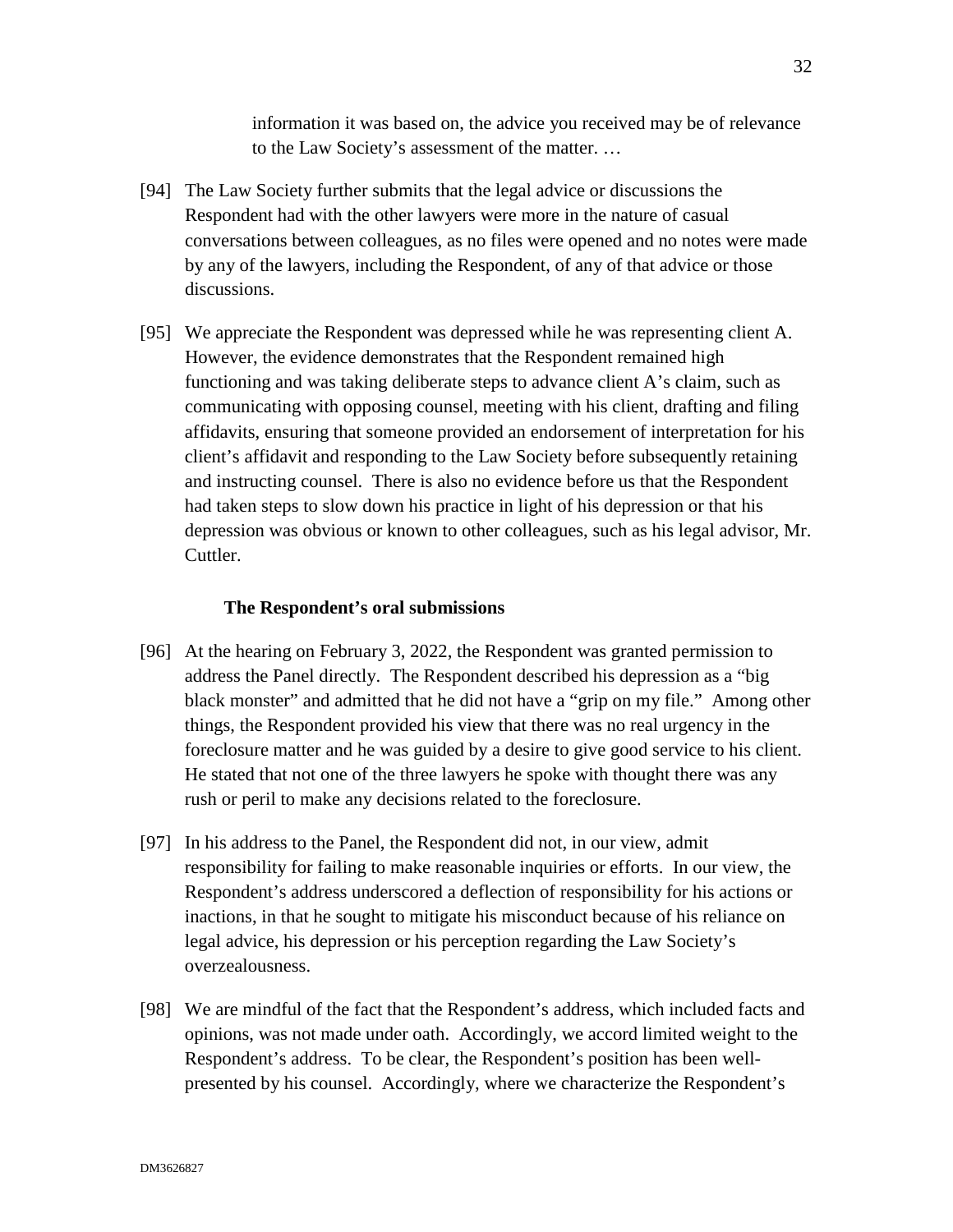position, those characterizations are drawn primarily from the oral and written submissions of counsel for the Respondent.

- [99] We note the similarities between the Respondent's professional circumstances and that of Mr. Mastop. In *Law Society of BC v. Mastop*, 2013 LSBC 37, the review panel found that it was unlikely that the respondent would commit another similar offence. The respondent's circumstances included a lack of a prior record and numerous letters of support. Commenting on the respondent's individual circumstances, the review panel questioned whether those individual circumstances mattered. The review panel explained:
	- [36] The public does not need protection from Mr. Mastop. However, the public needs protection from any lawyer who may think that crossing this line will not attract the ultimate regulatory penalty. We adopt the reasoning as previously set out above in the decision of *Law Society of BC v. McGuire,* 2007 BCCA 442; the profession has to say to its members: 'Don't even think about it.'
	- …
	- [39] … We think it is important to apply a sanction that will be effective in deterring other lawyers who will need to resist requests from clients for illegal assistance. In order to maintain public confidence in the legal profession, there should be no possibility of doubt that the Law Society takes such conduct with the utmost seriousness, and the profession needs to know that as well.

### **The range of penalties in similar cases**

- [100] The Law Society submits that a suspension between two and three months is appropriate based on similar cases and the aggravating circumstances.
- [101] In *Yen*, the respondent was found to have committed professional misconduct when she allowed millions of dollars to flow through her firm's trust accounts without providing any substantial legal services and when she failed to make reasonable inquiries about the circumstances of the transactions, including the subject matter and objectives of the retainer, the source of the funds, the purpose of the funds and the reasons for payment of the funds, and failed to make a record of the results of any inquiries of the circumstances.
- [102] In *Yen*, the Law Society submitted that a suspension of at least six months was an appropriate penalty while the respondent submitted that a fine in the range of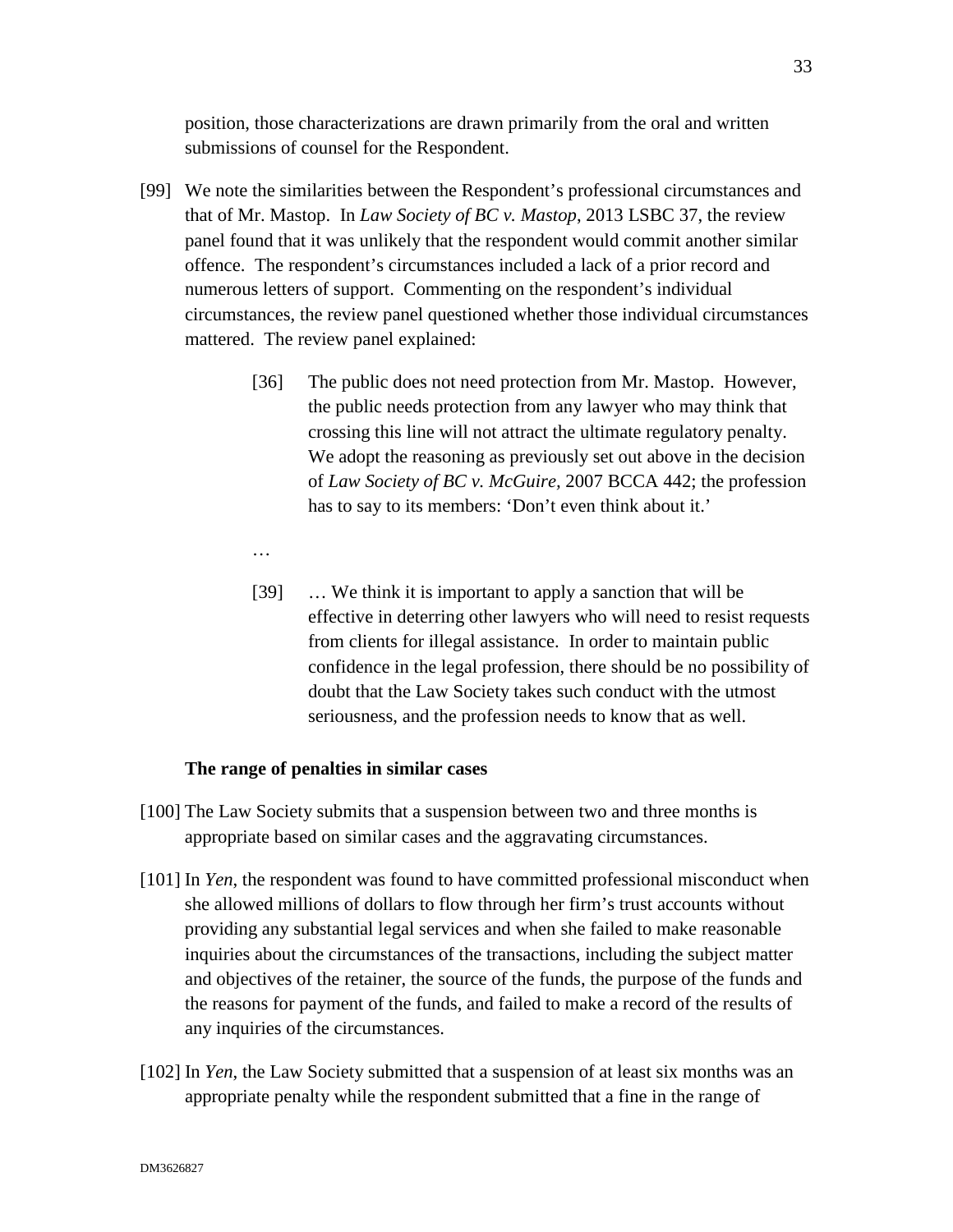\$20,000 to \$25,000 was appropriate or, alternatively, a suspension of between two to three months, suggesting that a timeframe of between two weeks and one month would be appropriate. The panel determined that a three-month suspension was warranted. The panel reviewed similar cases and found that they supported a suspension in the range of two weeks to six months. The panel reviewed five decisions dealing with failures to make adequate inquiries and failures to provide legal services. Those cases were:

- (a) *Law Society of BC v. Gurney*, 2017 LSBC 32, a six-month suspension*;*
- (b) *Law Society of BC v. Hammond*, 2020 LSBC 30, Rule 4-30 admission, a two-week suspension;
- (c) *Law Society of BC v. Hsu*, 2019 LSBC 29, Rule 4-30 admission, a threemonth suspension and a practice restriction;
- (d) *Law Society of BC v. Daignault*, 2020 LSBC 18, joint submission, a fiveyear delay between commencement of the Law Society investigation and the issuance of the citation, a two-week suspension; and
- (e) *Law Society of BC v. Uzelac,* 2020 LSBC 58, Rule 4-30 admission, a four-month suspension.
- [103] The Law Society submits that the Respondent's misconduct in this case was not as severe as the misconduct in *Yen* given the misuse of trust funds and the amount of funds at stake. Nevertheless, the Law Society submits that like the respondent in *Yen*, the Respondent in this case failed to make appropriate inquiries, ignored a multitude of obvious red flags and failed to act on objectively suspicious circumstances. The respondent in *Yen* maintained that she had done nothing wrong and continued to act for the client. Similarly, the respondent in *Yen* was an experienced lawyer, had no disciplinary record and provided numerous positive character references.
- [104] In *Gurney*, the panel determined that a six-month suspension was an appropriate penalty despite the respondent not having a disciplinary record and being an experienced solicitor. Notably, the respondent in *Gurney* submitted that money laundering was a relatively new concern and that since he had little experience with that concern, he was not suspicious as he should have been. The panel rejected that position in light of his years of experience and explained that he should have known better.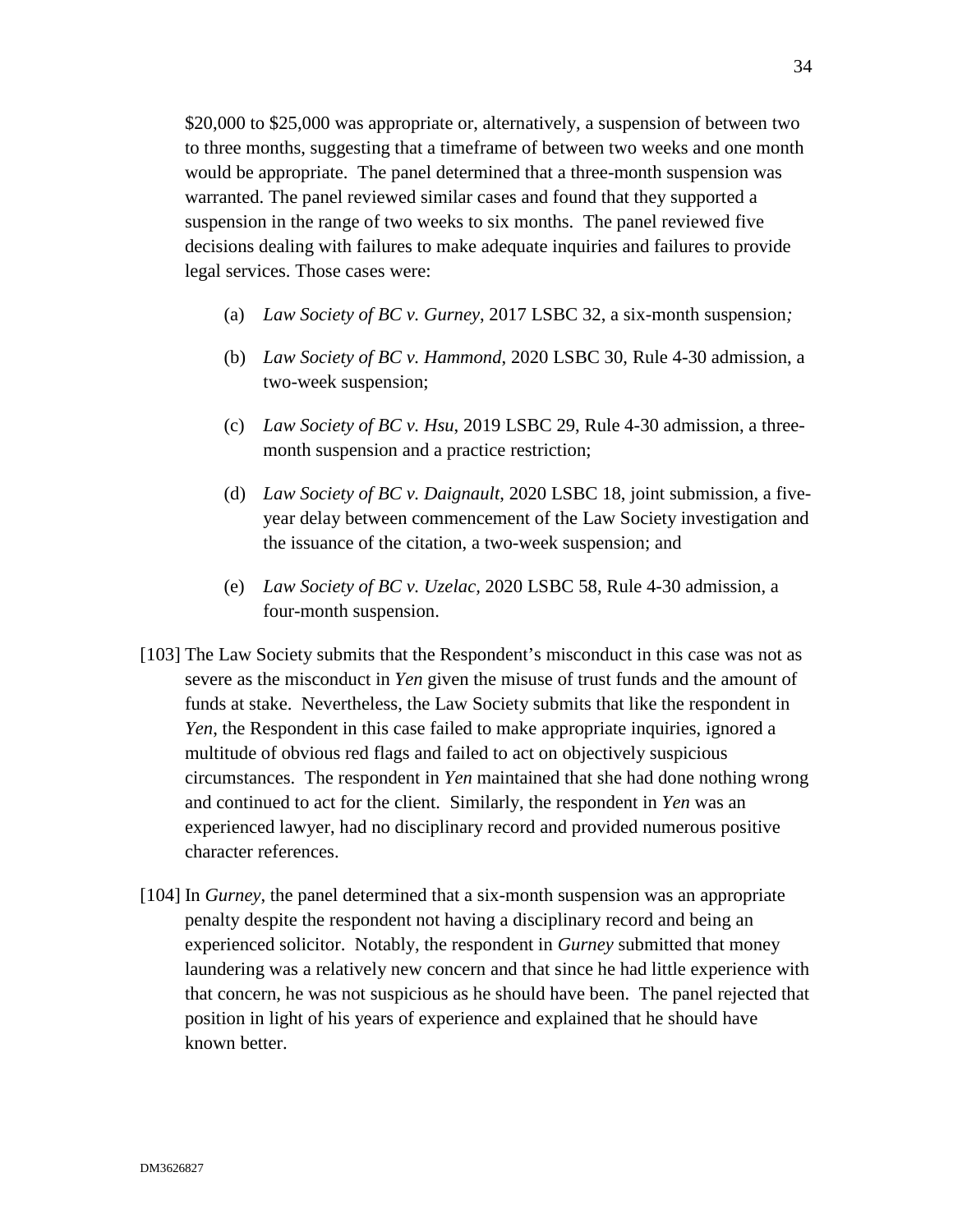- [105] In *Law Society of Upper Canada v. Peddle*, 2001 CanLII 21502 (ON LST), the panel imposed a three-month suspension and a fine of \$5,000 for misconduct arising from being duped by a client while acting as escrow agent for a group of investors. The respondent not only admitted his misconduct, but admitted that he ignored red flags, failed to take independent steps to confirm the investment venture existed, failed to exercise due diligence and allowed himself to be a dupe.
- [106] In *Law Society of BC v. Rai*, 2011 LSBC 02, the panel imposed a three-month suspension for failing to make reasonable inquiries about fraudulent mortgage transactions. The respondent made conditional admissions and consented to the three-month suspension.
- [107] In *Law Society of Upper Canada v. Tucciarone*, 2005 ONLSHP 36, the panel imposed a six-month suspension for unknowingly participating in 16 real estate transactions that involved fraudulently obtained mortgage funds.
- [108] In *Law Society of Upper Canada v. Di Francesco,* 2003 CanLII 33487 (ON LST), the panel imposed a one-month suspension for allowing an unscrupulous client to launder \$340,000 through the respondent's trust account without exercising any due diligence.
- [109] The Respondent relies on *Hordal*, at para. 54, for the proposition that there are significant differences in impact between a fine and a period of suspension, which was adopted by the review panel in *Lessing*. The panel in *Hordal*, at para. 55, also explained that the imposition of a period of suspension is significantly more severe than a fine and that suspensions are reserved for the more serious demonstrations of misconduct.
- [110] The Respondent also relies on *Martin* where the review panel considered the following factors in regard to a suspension: elements of dishonesty; repetitive acts of deceit or negligence; and a history of significant personal or professional conduct issues. The Respondent submits that none of these factors are present in the circumstances.
- [111] The Respondent also relies on *Law Society of BC v. Nguyen*, 2016 LSBC 21, at paras. 38 to 42 and 49 to 50, where the review panel also considered the impact of a suspension on a respondent, including hardship on sole practitioners and small firms. The review panel explained that a suspension of almost any length is a serious penalty that results in significant adverse impacts on a lawyer.
- [112] The Respondent relies on a decision by the English Court of Appeal in *Bowman v. Fels,* 2005 EWCA Civ 226. We have already found this case distinguishable and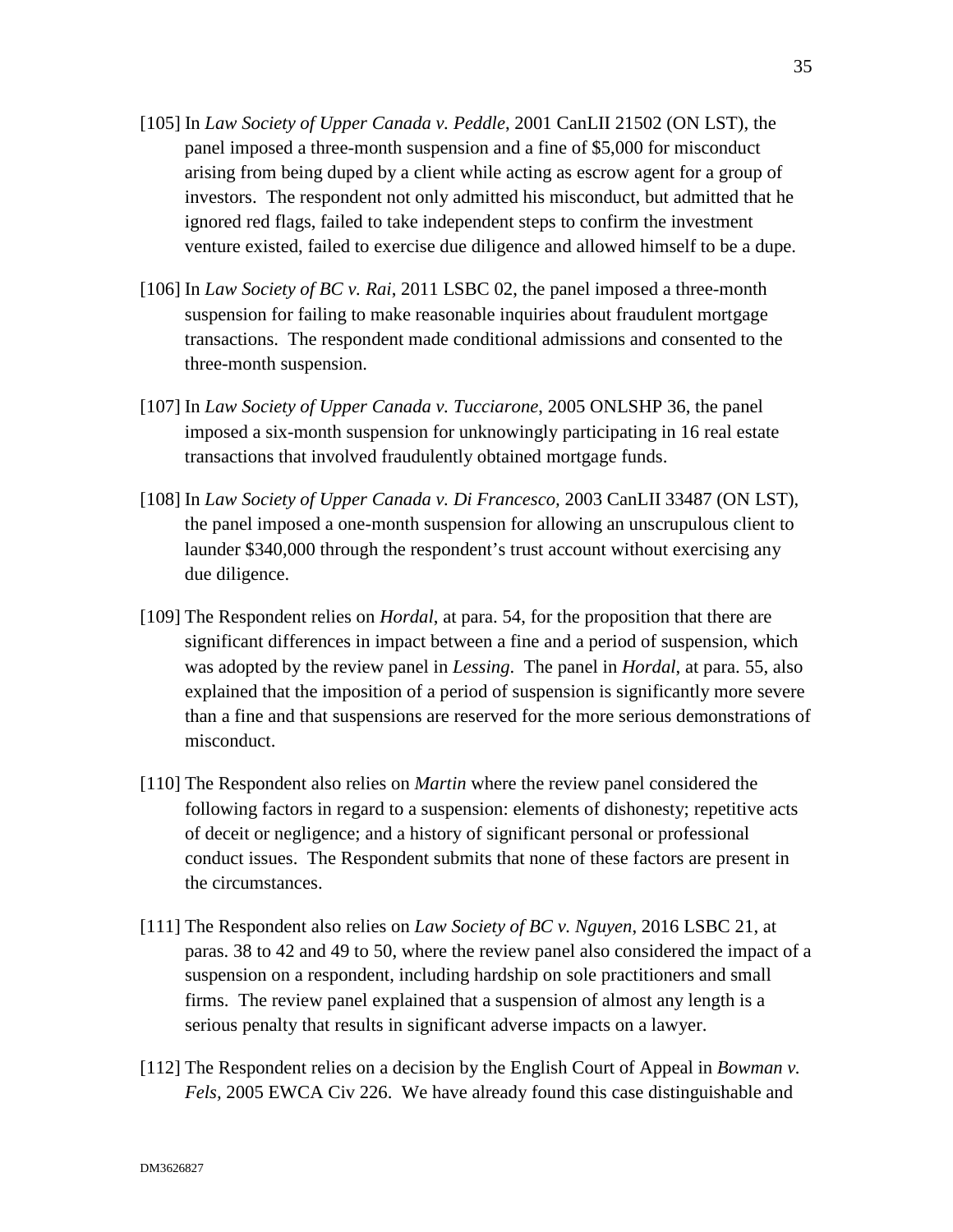not binding on this Panel (F&D Decision, para. 106). The *Bowman* case is also irrelevant to our determination on penalty.

### **CONCLUSION ON PENALTY**

- [113] It is imperative that the Panel impose a serious penalty to deter other lawyers from being potential dupes in facilitating unscrupulous clients' criminal activities. Despite the Respondent's prior unblemished record, the primary concern in the circumstances of this case is to maintain public confidence in the legal profession and in the Law Society as a self-governing body.
- [114] The Panel makes an order that the Respondent be suspended for a period of two months. The suspension is to take effect the first full month after the date of this decision, or on such date as otherwise agreed to in writing by the parties.
- [115] The Respondent's misconduct occurred despite the Law Society urging him to do what the *BC Code* required. His misconduct was prolonged, defiant and deliberate. There were several aggravating factors, including the media article, the Respondent's blind loyalty to his client, the lack of an independent translator and the Respondent's contempt for the Law Society. To date, the Respondent has not yet followed his legal advisor's advice to "get to the bottom of it" and determine whether client A had, in fact, advanced funds for the disputed loans. Additionally, the Respondent has not acknowledged his misconduct nor taken any remedial action.
- [116] We have considered the Respondent's unblemished professional conduct record and his character reference letters. But for these circumstances, we would have imposed a lengthier suspension. In the particular circumstances of this case, we did not find the Respondent's reliance on legal advisors or chronic depression to be mitigating factors.
- [117] As a senior, respected lawyer, the profession and the public had a right to expect more from the Respondent. The Respondent's judgment was clouded by contempt for the Law Society's investigation and blind loyalty to his client. We find that this misconduct is out of character for the Respondent. However, after 40 years at the Bar, the Respondent should have known better.